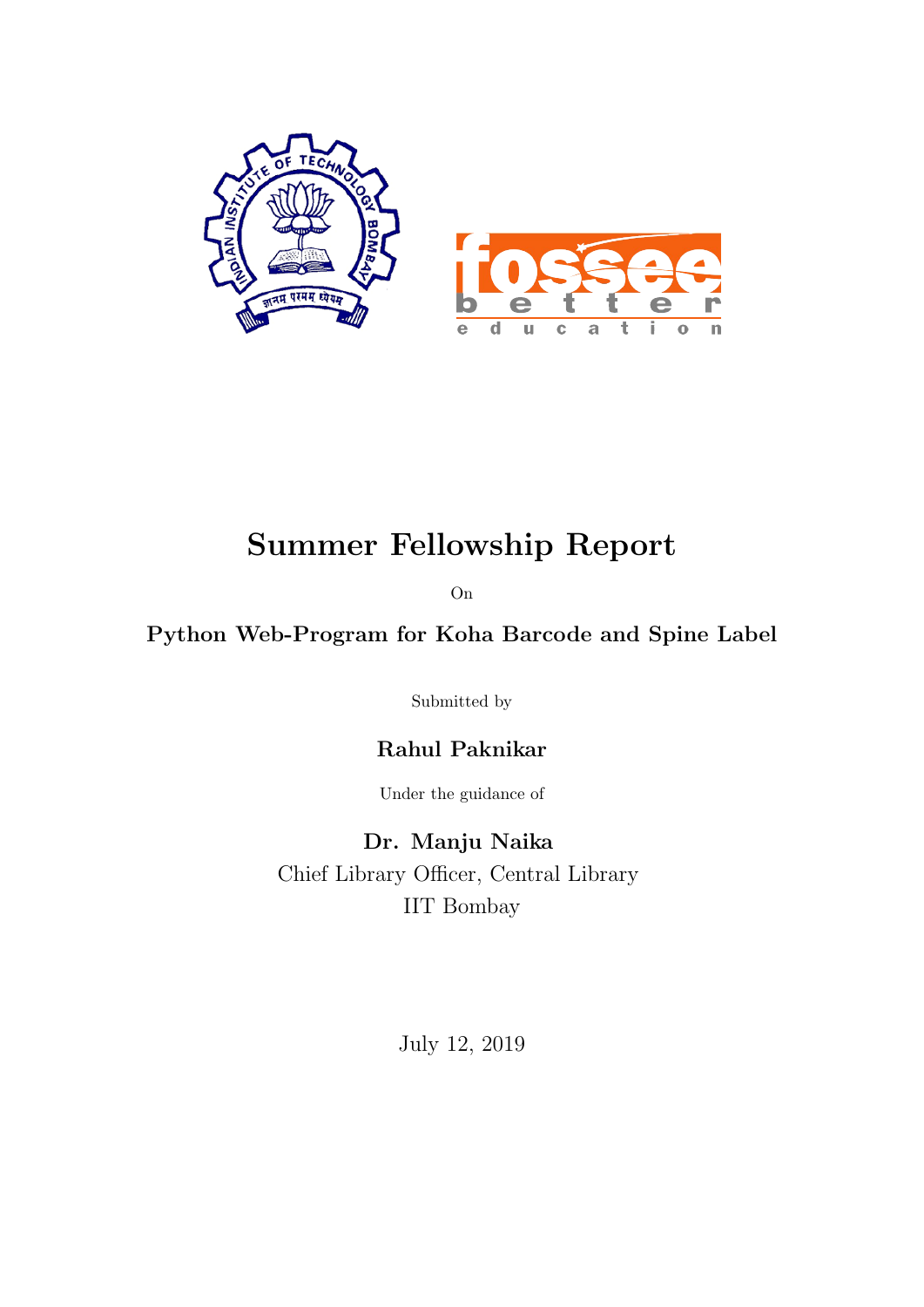## Acknowledgment

It is really a pleasure to acknowledge the help and support that has gone to in making this successful project. I express sincere gratitude to Prof. Kannan Moudgalya and FOSSEE Team at IIT-Bombay for providing me with this opportunity to work on this project and also having faith in my abilities. I would like to thank my project mentors Dr. Manju Naika, Mr. Pravin Ghorpade at Central Library and project head Dr. Bella Tony, for being instrumental in helping me achieve the desired outcome and in understanding the objective of the work. I would like to mention special thanks to the open source community to provide me with the necessary tools and knowledge base required to complete this project. I shall mention special thanks to the staff of Central Library for making my working environment comfortable and providing me all the facilities required to carry out this project.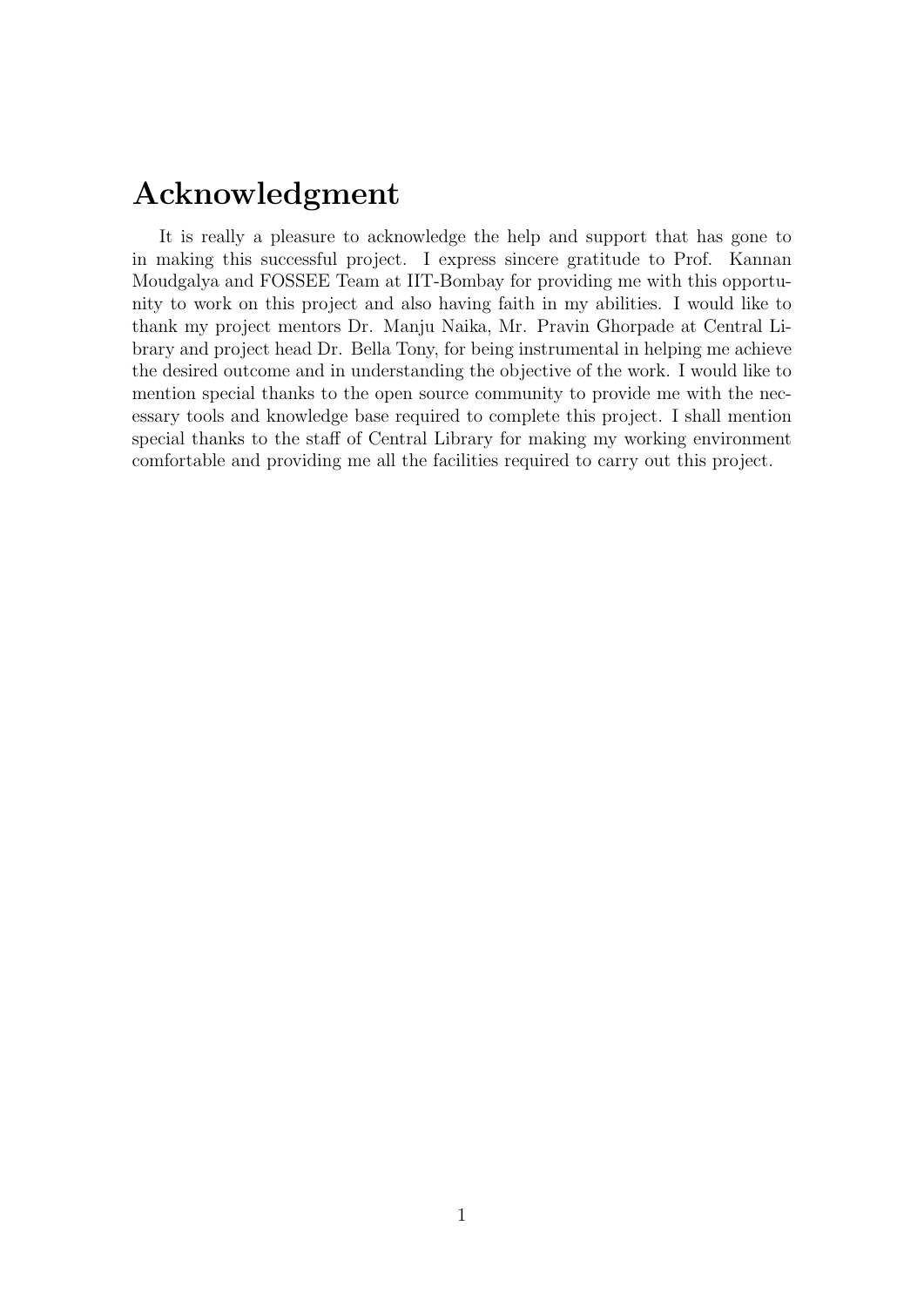## **Contents**

| 1                | Introduction<br>4                                                                                            |    |  |  |  |  |  |  |  |
|------------------|--------------------------------------------------------------------------------------------------------------|----|--|--|--|--|--|--|--|
| $\boldsymbol{2}$ | Limitations with Existing System                                                                             |    |  |  |  |  |  |  |  |
| 3                | Methodology<br>6                                                                                             |    |  |  |  |  |  |  |  |
| 4                | Features                                                                                                     | 7  |  |  |  |  |  |  |  |
| $\overline{5}$   | Requirements and Installation                                                                                | 8  |  |  |  |  |  |  |  |
|                  | 5.1                                                                                                          | 8  |  |  |  |  |  |  |  |
|                  | 5.2                                                                                                          | 9  |  |  |  |  |  |  |  |
| 6                | <b>Running the Server</b>                                                                                    | 13 |  |  |  |  |  |  |  |
|                  | 6.1                                                                                                          | 13 |  |  |  |  |  |  |  |
|                  | Django WSGI - The Development Server<br>6.2                                                                  | 13 |  |  |  |  |  |  |  |
| 7                | <b>User Access</b>                                                                                           | 14 |  |  |  |  |  |  |  |
|                  | 7.1                                                                                                          | 14 |  |  |  |  |  |  |  |
|                  | 7.2                                                                                                          | 15 |  |  |  |  |  |  |  |
|                  | 7.3                                                                                                          | 15 |  |  |  |  |  |  |  |
|                  | 7.4                                                                                                          | 16 |  |  |  |  |  |  |  |
| 8                | <b>Admin Access</b>                                                                                          | 18 |  |  |  |  |  |  |  |
|                  | 8.1                                                                                                          | 18 |  |  |  |  |  |  |  |
|                  | 8.2<br><u>. A series and a series and a series and a series and a series and a series and</u><br>Admin Login | 18 |  |  |  |  |  |  |  |
|                  | 8.3                                                                                                          | 19 |  |  |  |  |  |  |  |
|                  | 8.4                                                                                                          | 19 |  |  |  |  |  |  |  |
| 9                | <b>Printing the Labels</b>                                                                                   | 20 |  |  |  |  |  |  |  |
|                  | 9.1                                                                                                          | 20 |  |  |  |  |  |  |  |
|                  | 9.2                                                                                                          | 21 |  |  |  |  |  |  |  |
|                  | Setting the Print Spooler<br>9.3                                                                             | 21 |  |  |  |  |  |  |  |
|                  | 10 Custom Fonts                                                                                              | 23 |  |  |  |  |  |  |  |
|                  |                                                                                                              | 23 |  |  |  |  |  |  |  |
|                  |                                                                                                              | 23 |  |  |  |  |  |  |  |
|                  |                                                                                                              | 24 |  |  |  |  |  |  |  |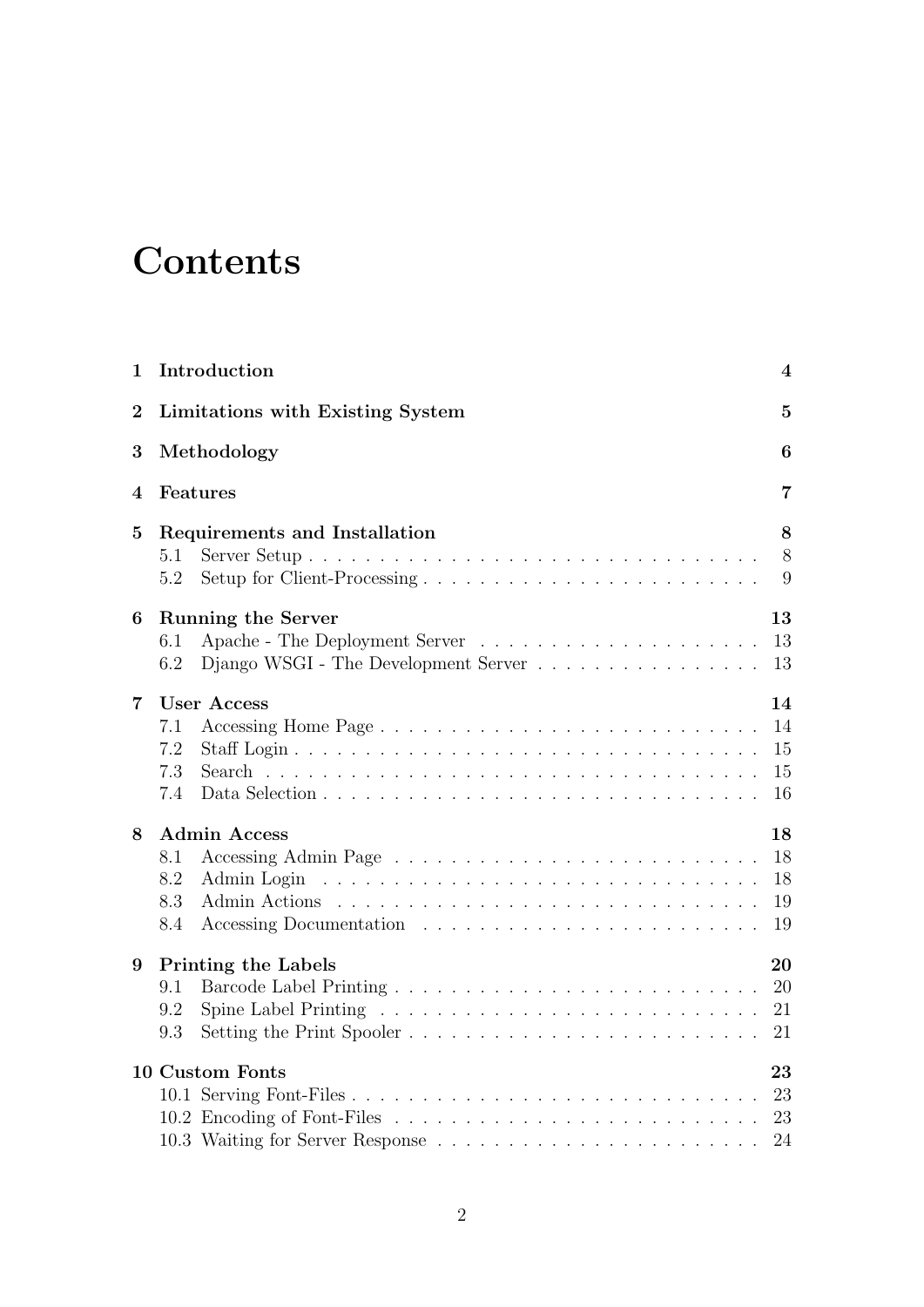# List of Figures

| 5.1 | DataTable Plugin - Table Rendering 10                                                       |
|-----|---------------------------------------------------------------------------------------------|
| 5.2 | JsBarcode Library - Encoded Barcode Image Generation 11                                     |
| 5.3 |                                                                                             |
| 7.1 |                                                                                             |
| 7.2 | Home Page - Staff Login $\ldots \ldots \ldots \ldots \ldots \ldots \ldots \ldots \ldots 15$ |
| 7.3 | Barcode Search (Authenticated Users only) 15                                                |
| 7.4 | 16                                                                                          |
| 8.1 |                                                                                             |
| 8.2 |                                                                                             |
| 8.3 |                                                                                             |
| 9.1 |                                                                                             |
| 9.2 |                                                                                             |
| 9.3 |                                                                                             |
| 9.4 |                                                                                             |
|     |                                                                                             |
|     |                                                                                             |
|     | 10.3 Await - Wait for Promise Object (Server Response) 24                                   |
|     |                                                                                             |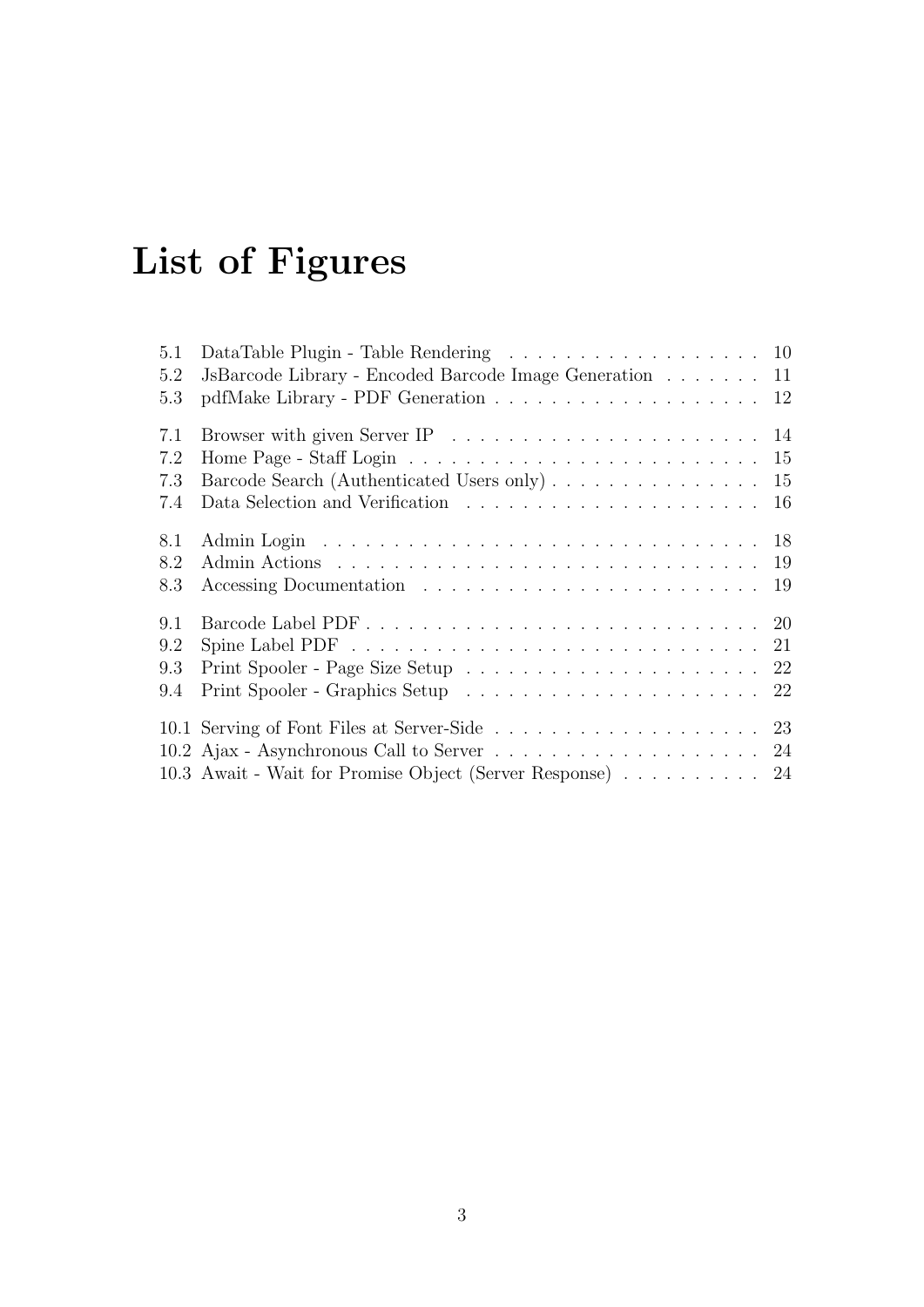# <span id="page-4-0"></span>Chapter 1 Introduction

The existing system at the Central Library, IIT-Bombay relies on a Desktop-based software for printing of the Barcode Labels and Spine Labels for the Books, Records and Thesis. The printing software is made available along with a printer which is proprietary in nature and designed specifically for that printer. The data for the printing of Barcode and Spine Labels are provided through the Koha Database of the Central Library.

The process of setting up the print of these Labels is very cumbersome as it involves many tasks to be performed. The tasks include connecting to the database and making data available in an Excel sheet. This Excel sheet then needs to be linked with that proprietary software, manual adjustment of data layout on the label has to be done (if required), setting of font style and then printing those labels.

The primary objective of this project is to design a solution in such a way that it will be independent of Operating Systems and any printer interface. Other objectives involve making the solution portable and accessible from any location, not confined to a physical location, within the Intranet of the Central Library and to reduce the number of manual task to be performed with this process. Hence to provide a solution to above requirements, a Browser-Based approach is used i.e. a Website.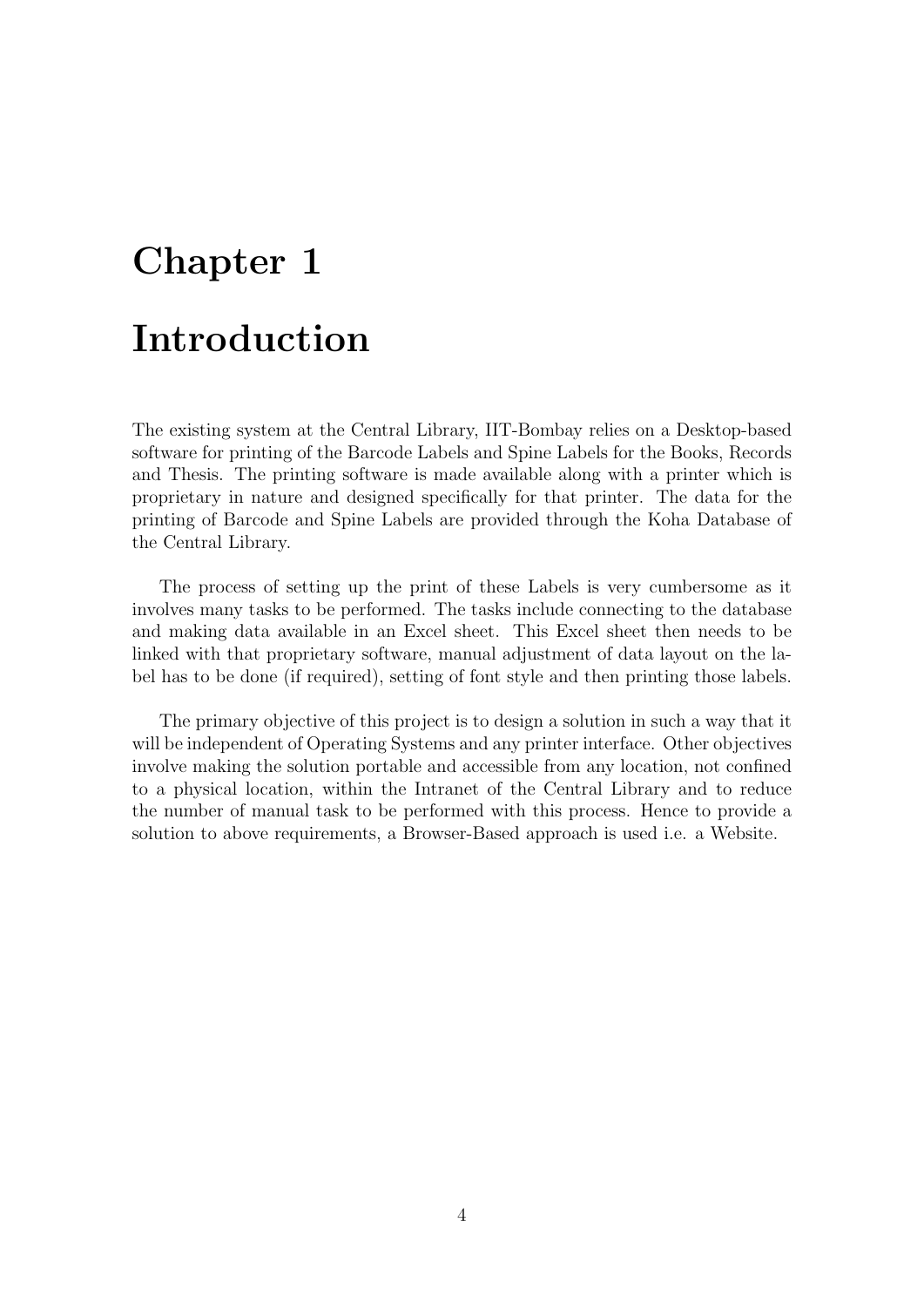## <span id="page-5-0"></span>Limitations with Existing System

- The existing software is confined to a physical location where the printer is placed and connected to a Desktop.
- The software needs to be installed separately on each computer and also the Excel sheets need to be linked on every computer where the printer will be associated for printing purposes.
- The softwares used are proprietary in nature and are not open-sourced.
- It is designed specifically to be compatible **ONLY** with their own printers and hence if printer is changed, then the software will fail.
- The current softwares used and the entire process of printing the labels are OS specific i.e. will work for Microsoft Windows Operating System.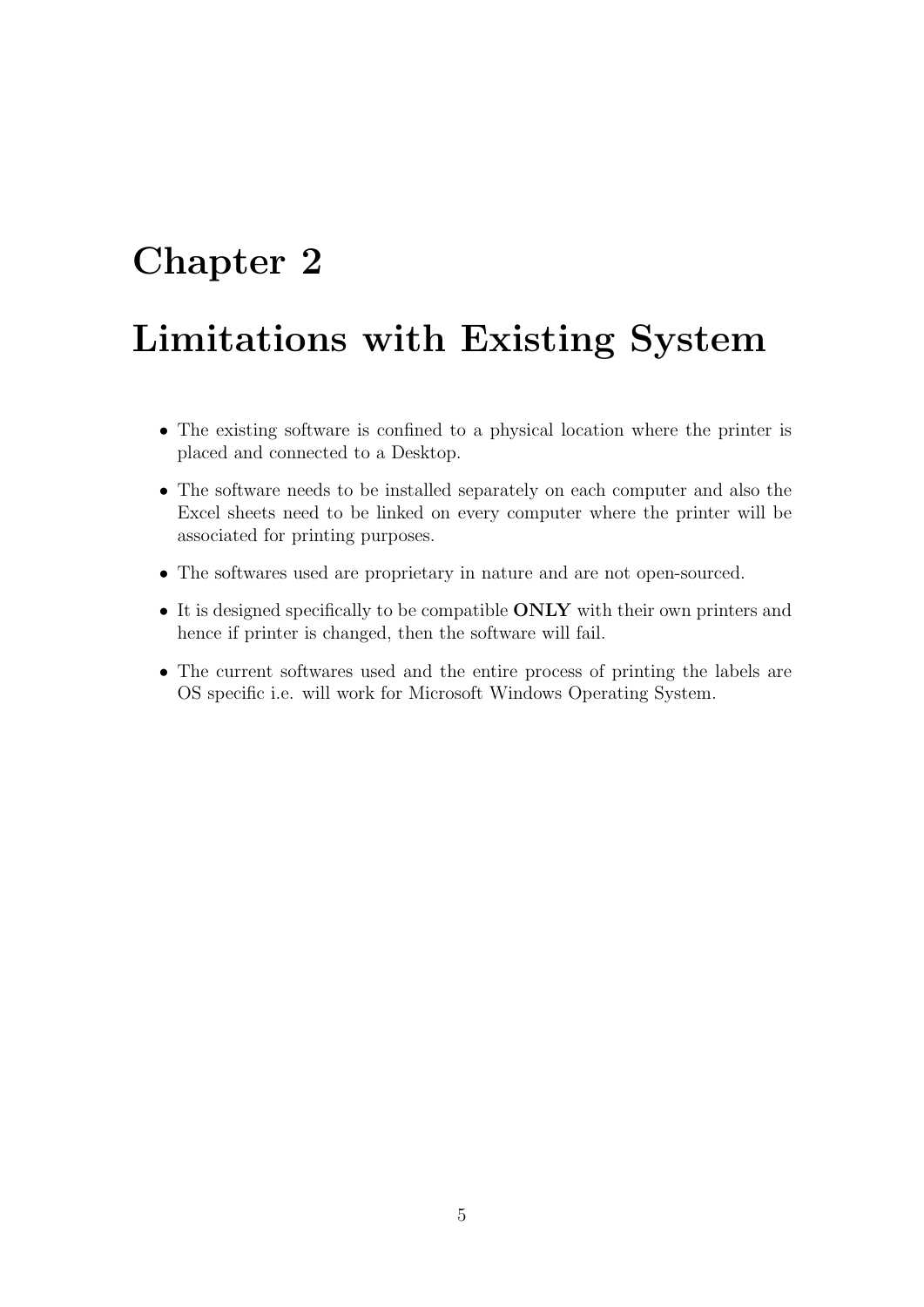# <span id="page-6-0"></span>Chapter 3 Methodology

The method to overcome above limitations is to make the entire solution Browser-Based which can be accessed via the Intranet of Central Library. It involves the deployment of Client-Server-Database Architecture where the Client will be the Browser. This solution involves following tasks to be performed for printing those labels:

- Search the Koha Database for the Barcode number. There are two options provided for the searching task:
	- A Single Barcode Search
	- A Range of Barcode Searches
- Select the data to be printed and verify it (if required).
- Print the data based on the requirement of user. There are two options provided for the requirement:
	- Barcode Label Printing
	- Spine Label Printing
- Verify the Settings of the Printer Interface. It involves two steps:
	- Setup of the page size (for Godex Printer : 91 mm x 18 mm).
	- Setup of the Graphics option (for Godex Printer : None).

Note that this step is not within the scope of this project. However, it has been included to warn the user of the Printer Interface issues that can arise due to which the desired printing action won't be performed.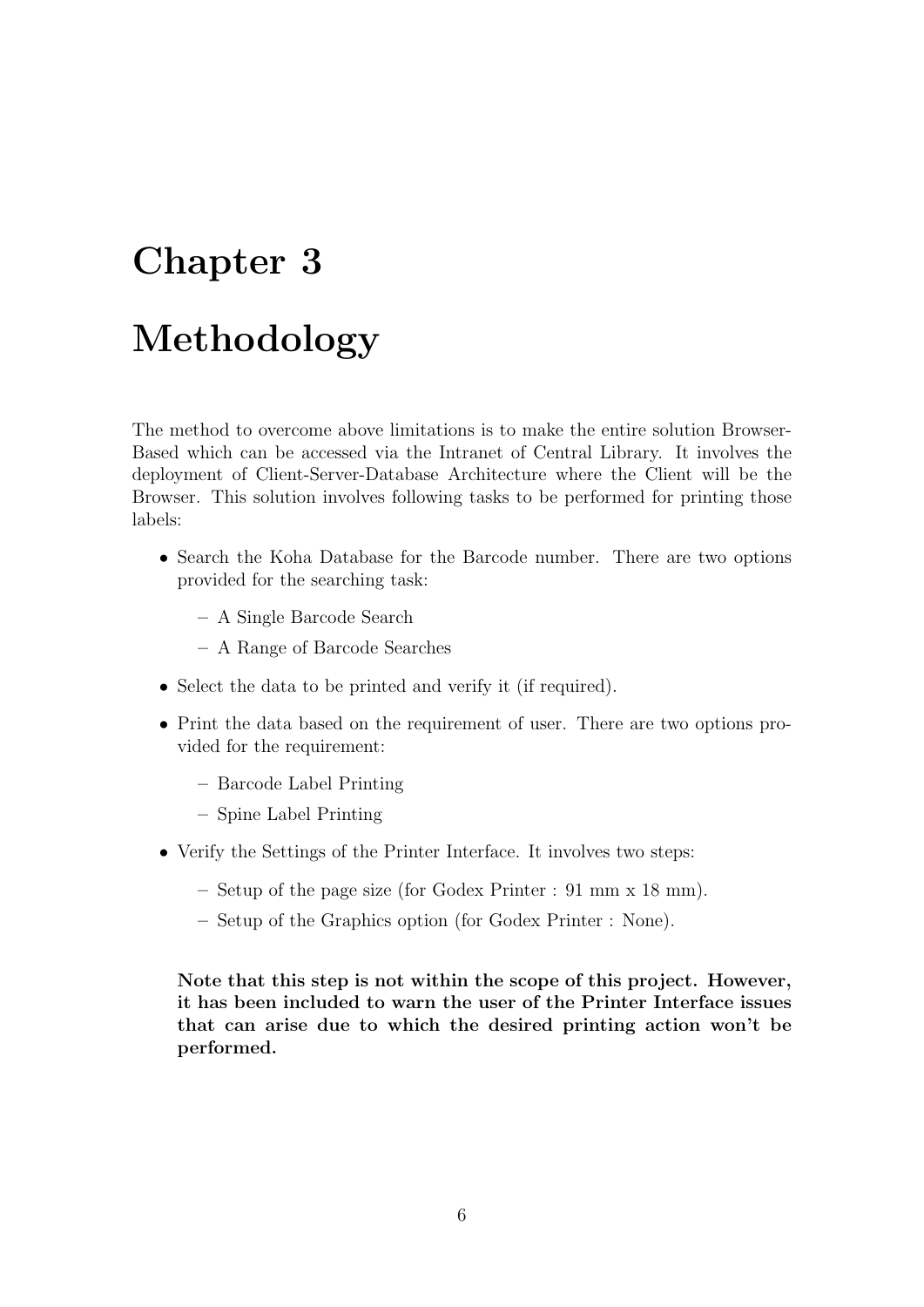## <span id="page-7-0"></span>Features

- This solution is not confined to a physical location and is portable making it independent of printer connection.
- It does not require any installations to be made separately on every computer where the printer will be associated.
- This solution is Free/Libre and Open-Sourced, Flexible and Customisable.
- Its design is independent of printer interface and any other proprietary softwares i.e. is generic in nature and can work with any Barcode printers.
- This solution and its design of the task to print those labels are Operating System independent.
- Its architecture has been deployed entirely offline. Hence, it will function correctly even in the absence of Internet connectivity without any considerable bandwidth delay and consumption.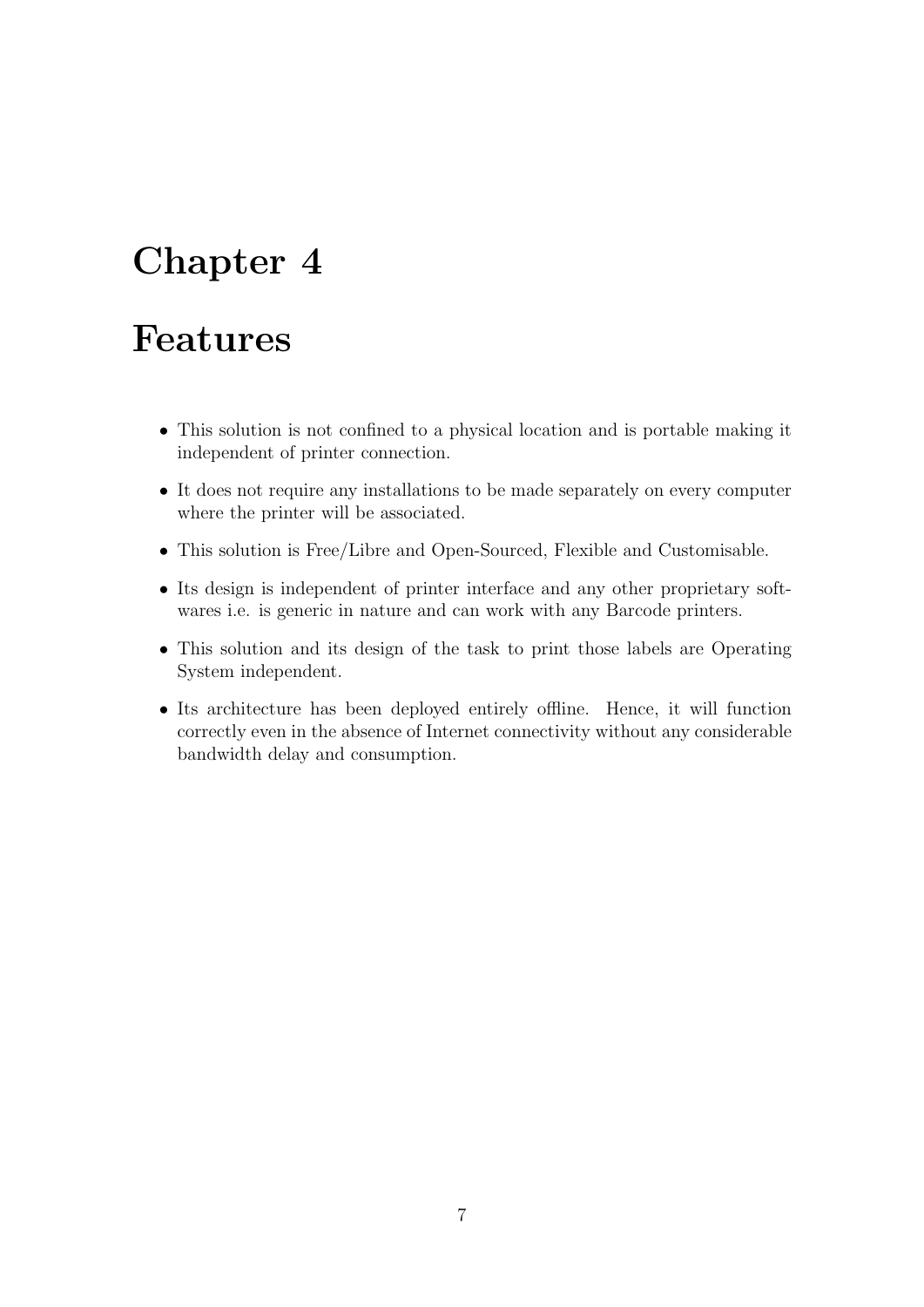## <span id="page-8-0"></span>Requirements and Installation

This system involves following technologies for its implementation:

- Frontend
	- $-$  HTML
	- CSS Bootstrap Framework
	- JavaScript JQuery Library
	- Ajax
- Backend
	- Python version 3
	- Django Web Framework
- Servers
	- Apache 2.0 Server with WSGI Interface
	- Django WSGI Server (Optional)

### <span id="page-8-1"></span>5.1 Server Setup

The Apache modules and the underlying Python tool will be installed globally i.e. using "root" permission; wherein the Django-WSGI Interface and entire Django App will be served by Apache in a Virtual Environment. Following are the setup on Linux (Ubuntu) based Operating System:

• Recommended Python version  $\geq$  3.5. Install Python first.

#### • Python-MySQL Connectors:

Open terminal and run the command as:

\$ sudo apt-get install python3-dev \$ sudo apt-get install libmysqlclient-dev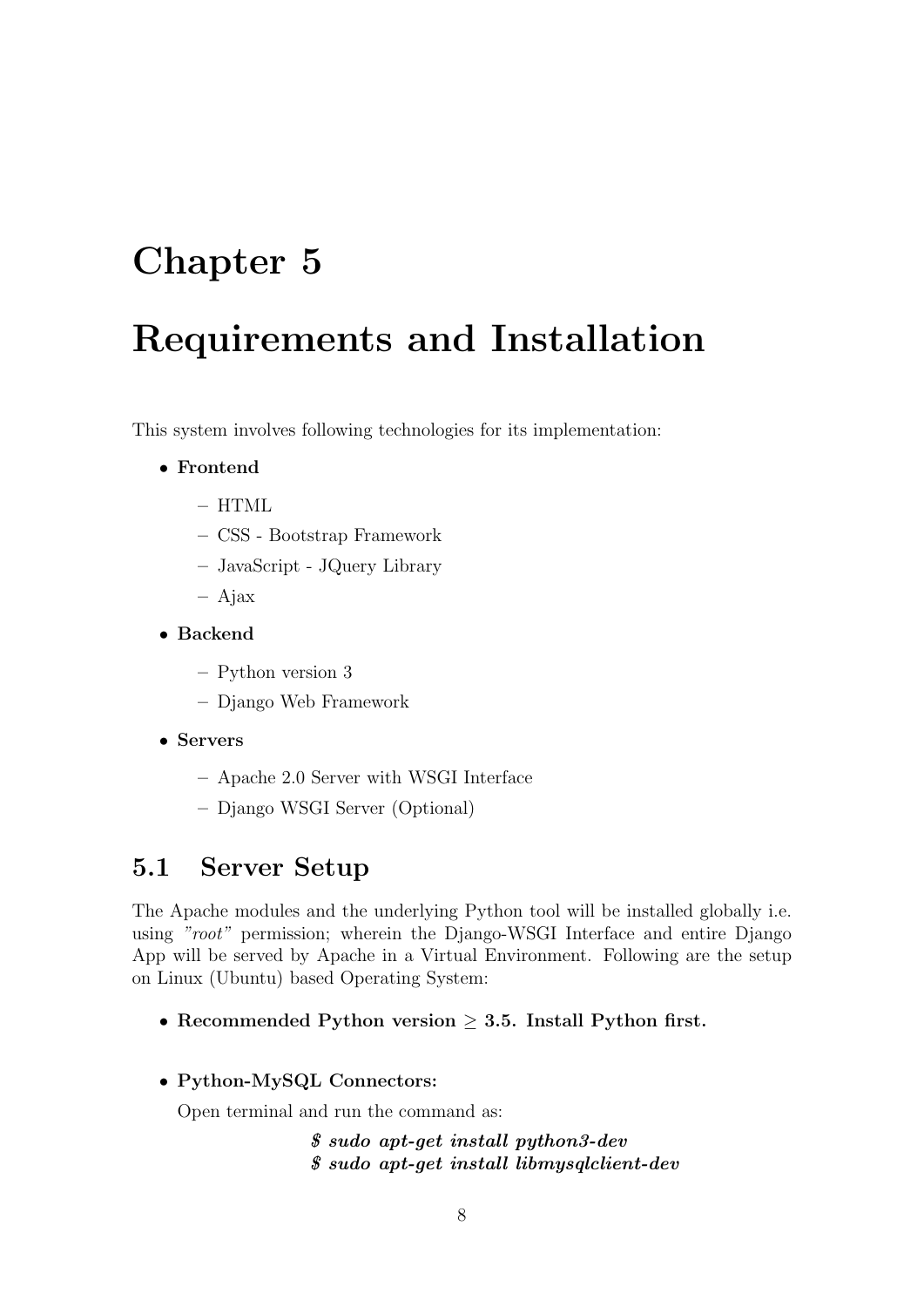#### • Apache-WSGI Server Setup:

Open terminal and run the command as:

\$ sudo apt-get update \$ sudo apt-get install apache2 \$ sudo apt-get install libapache2-mod-wsgi-py3

#### • PIP installation for Python:

Open terminal and run the command as:

#### \$ sudo apt-get install python3-pip

(Note that from here on pip points to the reference of Python3)

#### • Installing Python Packages:

Following packages are required which can be installed through the  $pip$ .

- virtualenv
- django (Version  $\geq 2.2$ )
- mysqlclient
- django-mysql
- $-$  django-decorator-include (Version  $> 2.1$ )
- $-$  Sphinx (Version  $> 2.1.1$ )
- recommonmark (Version  $\geq 0.5.0$ )
- django-docs (Version  $> 0.3.1$ )

### <span id="page-9-0"></span>5.2 Setup for Client-Processing

Client-Side Processing involves Rendering of Koha data in a table, Barcode creation and PDF generation. Though these processes are done at Client-Side, the underlying plugins and library are served by the Server as static files to the Client. The description of each library is as follows:

• DataTable Plugin (Version  $\geq 1.10.18$ ) :

This plugin provides several APIs that facilitate the interaction of the Client with the Koha Data being searched. The implementation requires:

- $-$  CSS
	- ∗ jquery.dataTables.min.css
	- ∗ buttons.dataTables.min.css
	- ∗ select.dataTables.min.css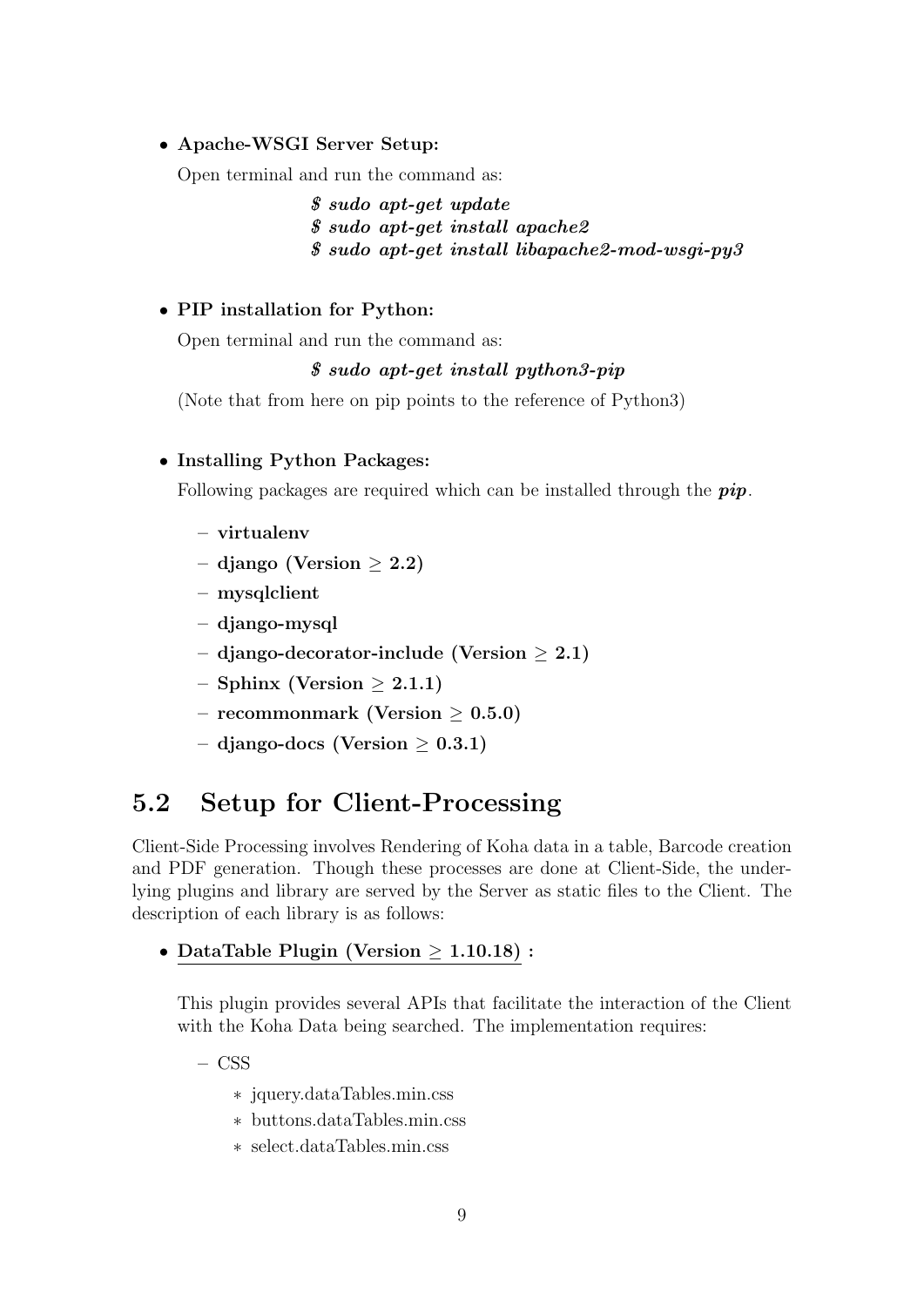- JavaScript
	- ∗ jquery.dataTables.min.js
	- ∗ dataTables.select.min.js
	- ∗ dataTables.buttons.min.js
	- ∗ buttons.print.min.js

```
Command (array) tableData - An aray of objects where each object is a row of the Table to be rendered<br>Comparam {array} column_heads - An array of objects where each object is a row of the Table to be rendered<br>Comparam {str
function renderTable(table_id, tableData, column_heads, storageKey) {
      var table = \frac{2}{3}("#".concat(table_id)).DataTable({<br>data: tableData,
             columns: column heads,
             select: true,<br>select: true,<br>dom: 'Bfrtip',<br>lengthMenu: [10,25,50,100],<br>lenttons: [
             buttons: [
                     'pageLength',
                    'copy',<br>'selectAll'
                    'selectNone',
                    ł
                           text: 'Delete Table',<br>action: function (event, dt, node, config) {
                                  emptyTableData(storageKey);
                    },<br>{
                           text: 'Delete Row',<br>action: function (event, dt, node, config) {<br>| table.rows('.selected').remove().draw();
                    },<br>{
                           text: 'Print Barcode',<br>action: function (event, dt, node, config) {<br>| print("barcode_data");
                           ł
                    },<br>{
                           text: 'Print Spine',<br>action: function (event, dt, node, config) {
                                  print("spine data");
                    \mathcal{F}\}:
      return table;
```
Figure 5.1: DataTable Plugin - Table Rendering

Figure 5.1 shows the implementation of the DataTable Plugin by creating a JavaScript function named as 'renderTable()'. It requires the HTML table ID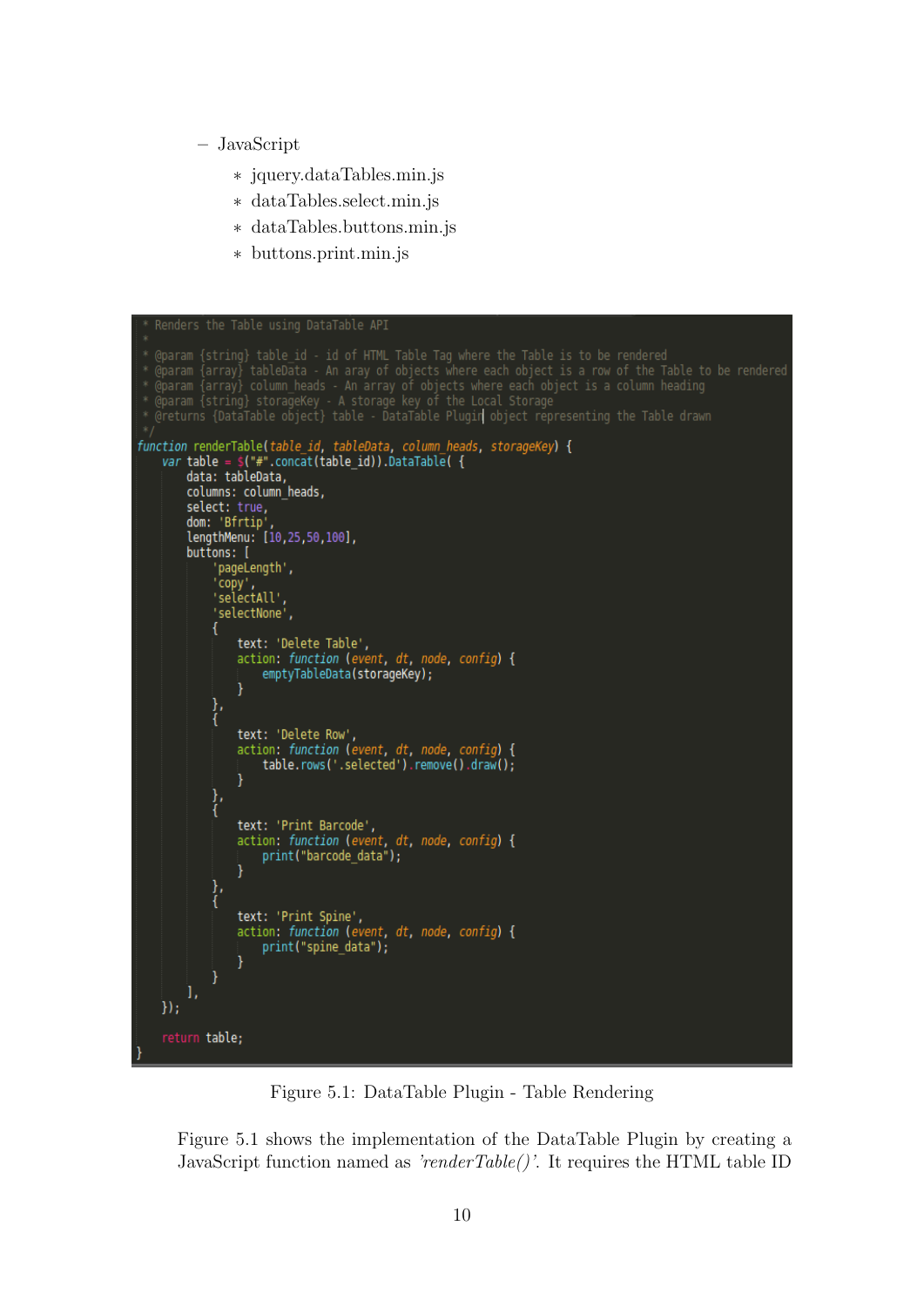on which the CSS styling and data rendering will take place. The buttons include the custom options as per the requirements of the design.

#### • JsBarcode Library :

This library converts the text into a Barcode image. As per Barcode standards and the encoding used at the Central Library of IIT-Bombay, the implementation requires 'code39' standard as follows:

```
– JavaScript
```
∗ JsBarcode.code39.min.js

```
* Generates the Barcode for a given number.
  @param {integer} number - The number whose barcode is to be generated.
* @returns {data URL} dataURL - a representation of the image in the format specified by the
 'image/png'.
function genBarcode(number) {
   // Create a canvas for barcode
   var canvas = document.createElement('canvas');
   // Create a barcode on that canvas with the given number using JSBarcode API
   JsBarcode(canvas, number, {
       displayValue: false
   \vert \vert// Convert Barcode to a string format readable by makePDF API
   dataURL = canvas.toDataURL('image/png');canvas = null;return dataURL;
```
Figure 5.2: JsBarcode Library - Encoded Barcode Image Generation

Figure 5.2 shows the implementation of JsBarcode Library by creating a JavaScript function named as 'genBarcode''. The output of JsBarcode is an image which requires HTML canvas for the drawing of that Barcode image. However, the image format is not acceptable by pdfMake Library and hence needs to be converted to a **Base64** encoding.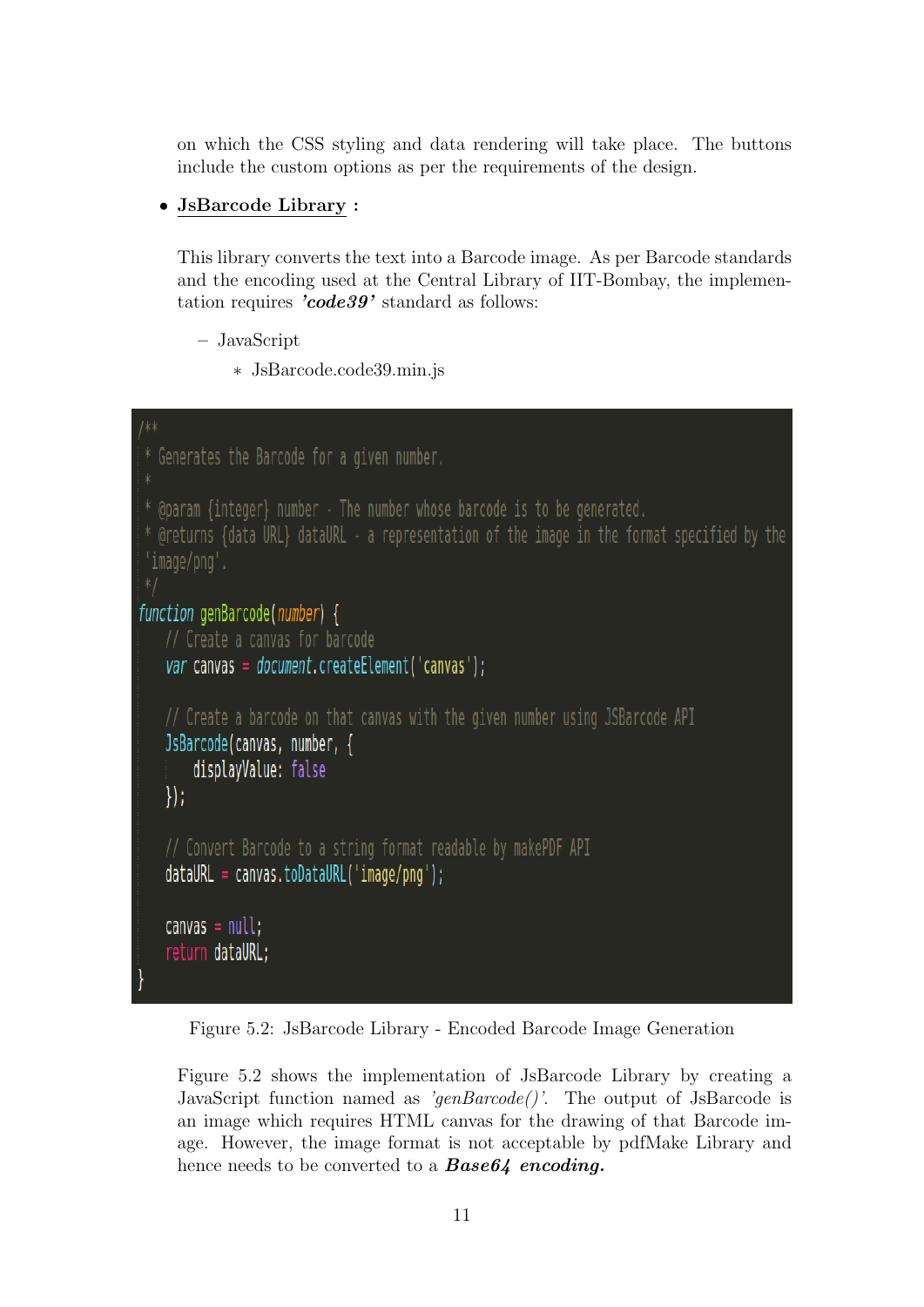#### • pdfMake Library

This library is at the core of this solution. It takes the data from the DataTable Plugin, the encoded image from the JsBarcode and generates the PDF. The implementation requires:

- JavaScript
	- ∗ pdfmake.min.js
	- ∗ vfs fonts.js

<span id="page-12-0"></span>

Figure 5.3: pdfMake Library - PDF Generation

Figure 5.3 shows the implementation of the pdfMake Library by creating a JavaScript function named as ' $print()$ '. pdfMake requires the Document Definition in which the page size, page margins, pdf contents and default styling are provided. This function is **async** in nature and uses **await** which will be discussed in Fonts Chapter.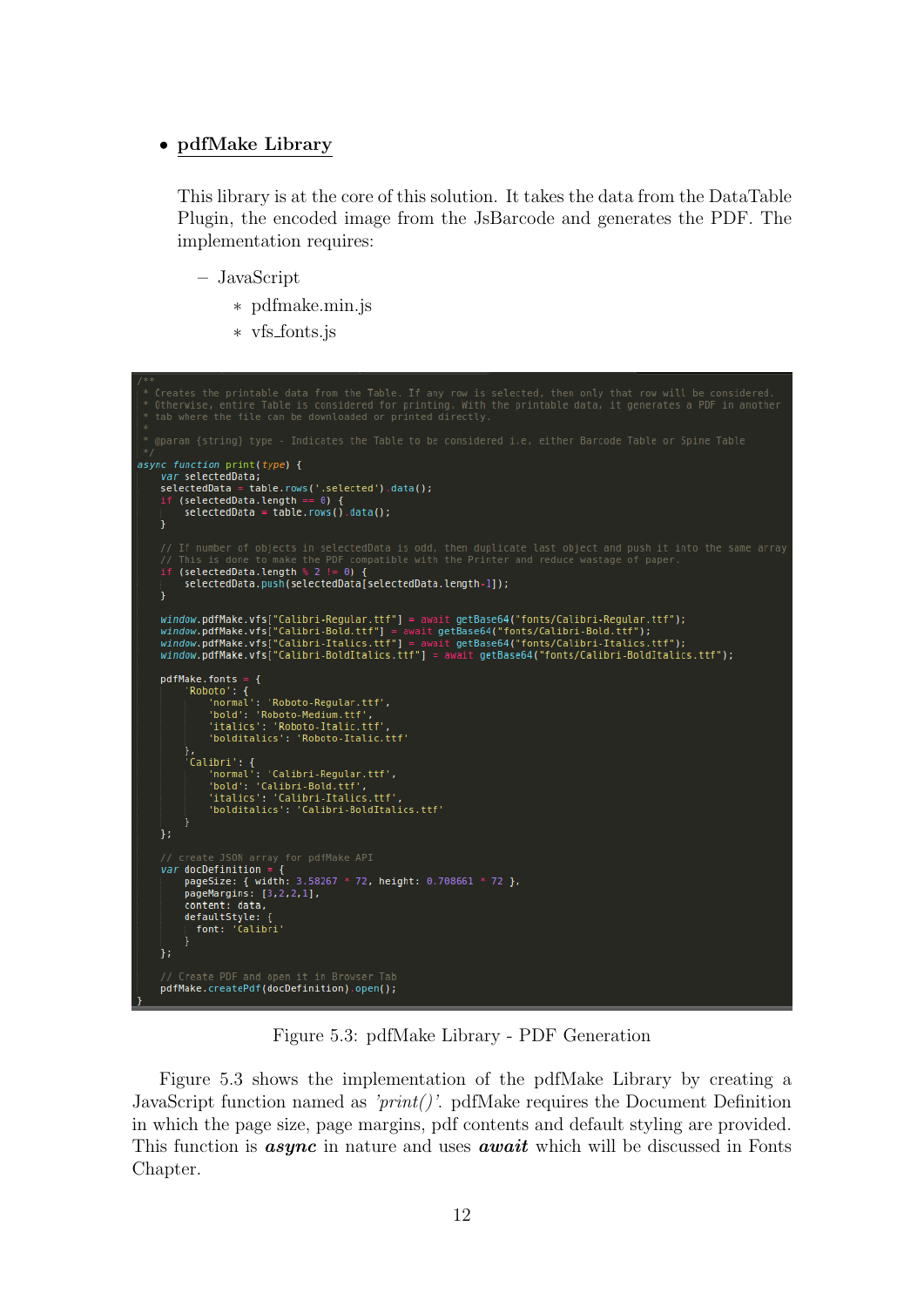## <span id="page-13-0"></span>Running the Server

The advantage of deploying Django on Apache Server is that you get two Servers to work with. Thus if one of the server is not working, then other server can be used as temporary replacement. This solution involves two Servers to work with as mentioned below.

### <span id="page-13-1"></span>6.1 Apache - The Deployment Server

This is the main and primary server on which this solution is deployed. To start the server, open the terminal and run the command as:

#### \$ sudo service apache2 start

To stop the server, open the terminal and run the command as:

#### \$ sudo service apache2 stop

#### <span id="page-13-2"></span>6.2 Django WSGI - The Development Server

This is a secondary and backup server on which this solution is developed. Note that the term 'backup' indicates that this server is to be used in case when the Apache Server fails/crashes. It doesn't keep any kind of backup of the server files nor does it maintain the Server OS state. It is a light-weight server and thus cannot handle huge request and traffic. Hence it is to be used as Development Server and in extreme case, as Deployment Server. To start the server, go to the location where the root of the Django App is located. Now open the terminal and run the command as:

#### $\frac{1}{2}$  python manage.py runserver  $\langle server\_ip \rangle$ :  $\langle server\_port \rangle$

Note that 'python' points to the reference of Python3. To stop this server, press  $Ctrl+C$  in the current shell of the running terminal.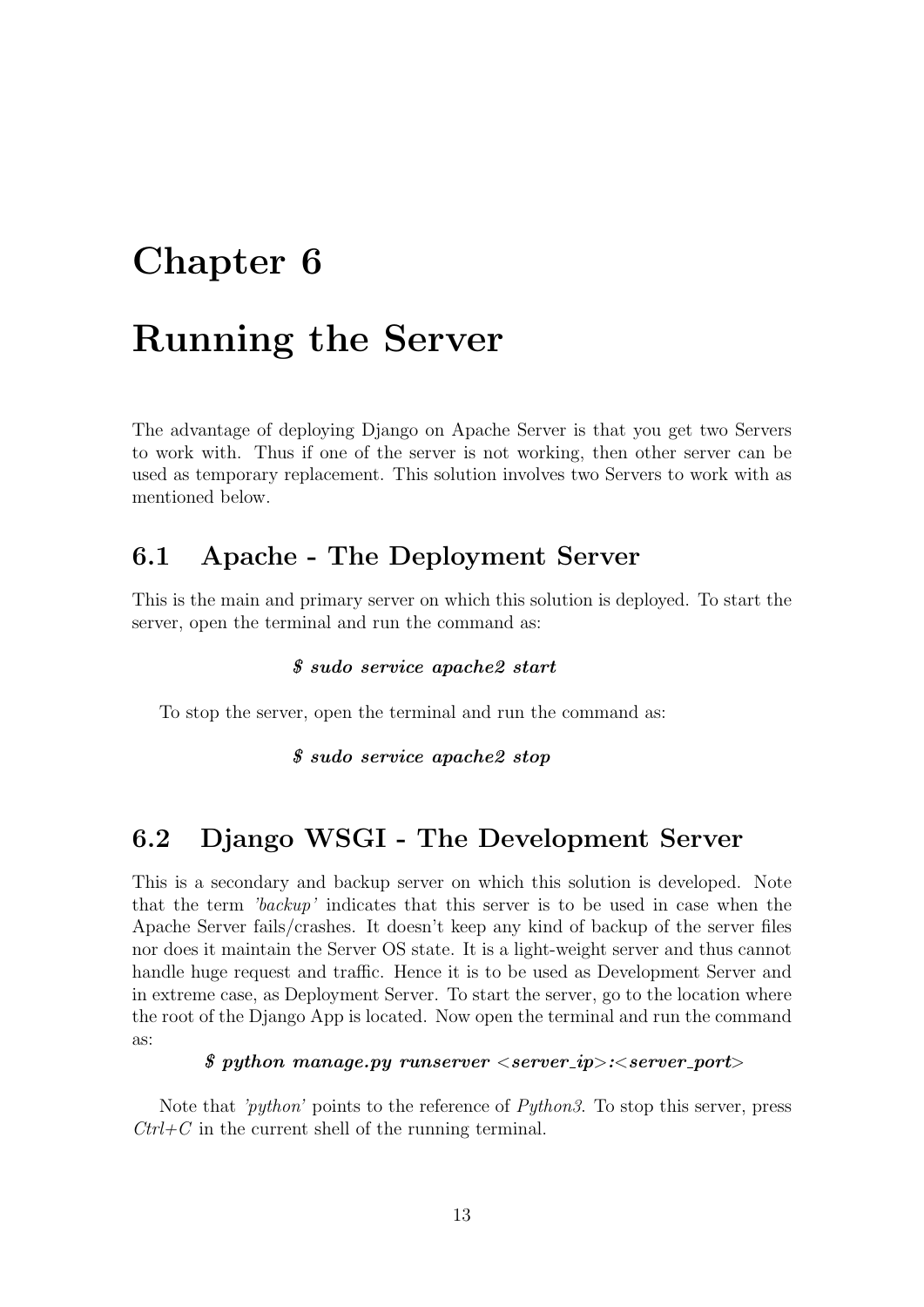## <span id="page-14-0"></span>User Access

Use your favourite Browser which supports built-in Print Spooler and PDF Viewer. Though the recommended browser is Mozilla FireFox. Kindly enable the Cookies and Pop-ups for working of this website in your Browser.

### <span id="page-14-1"></span>7.1 Accessing Home Page

To access the Home Page, just type the IP address of the Apache Server in the Browser tab as shown in Figure 7.1.

<span id="page-14-2"></span>

Figure 7.1: Browser with given Server IP

You should be redirected to an interface to Staff Login as shown in Figure 7.2.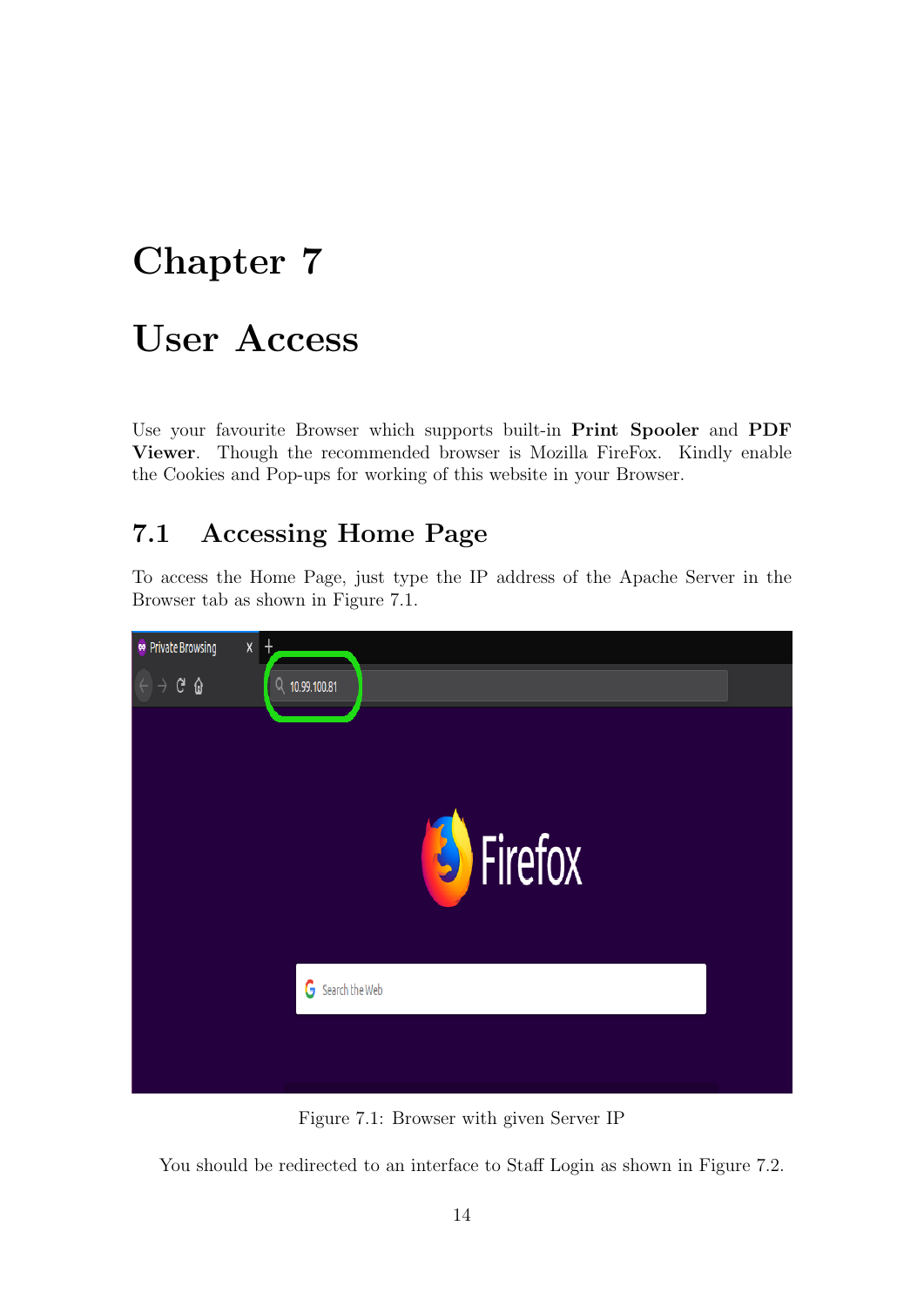## <span id="page-15-0"></span>7.2 Staff Login

<span id="page-15-2"></span>

|           | <b>Staff Login</b> |  |
|-----------|--------------------|--|
| Username: |                    |  |
|           |                    |  |
| Password: |                    |  |
|           |                    |  |
|           | Log in             |  |
|           |                    |  |

Figure 7.2: Home Page - Staff Login

Login with the credentials provided to you to start working this solution. You should get an interface where you can start searching in the Koha Database.

### <span id="page-15-1"></span>7.3 Search

As shown in Figure 7.3, user is provided with 2 choices:

- A Single Barcode Search
- A Range of Barcode Searches

<span id="page-15-3"></span>

| Hi library!            | Logout |
|------------------------|--------|
|                        |        |
| <b>Single Barcode:</b> |        |
| <b>Barcode Number:</b> |        |
| <b>OR</b>              |        |
| <b>Barcode Range:</b>  |        |
| From:<br>To:           |        |
| search                 |        |

Figure 7.3: Barcode Search (Authenticated Users only)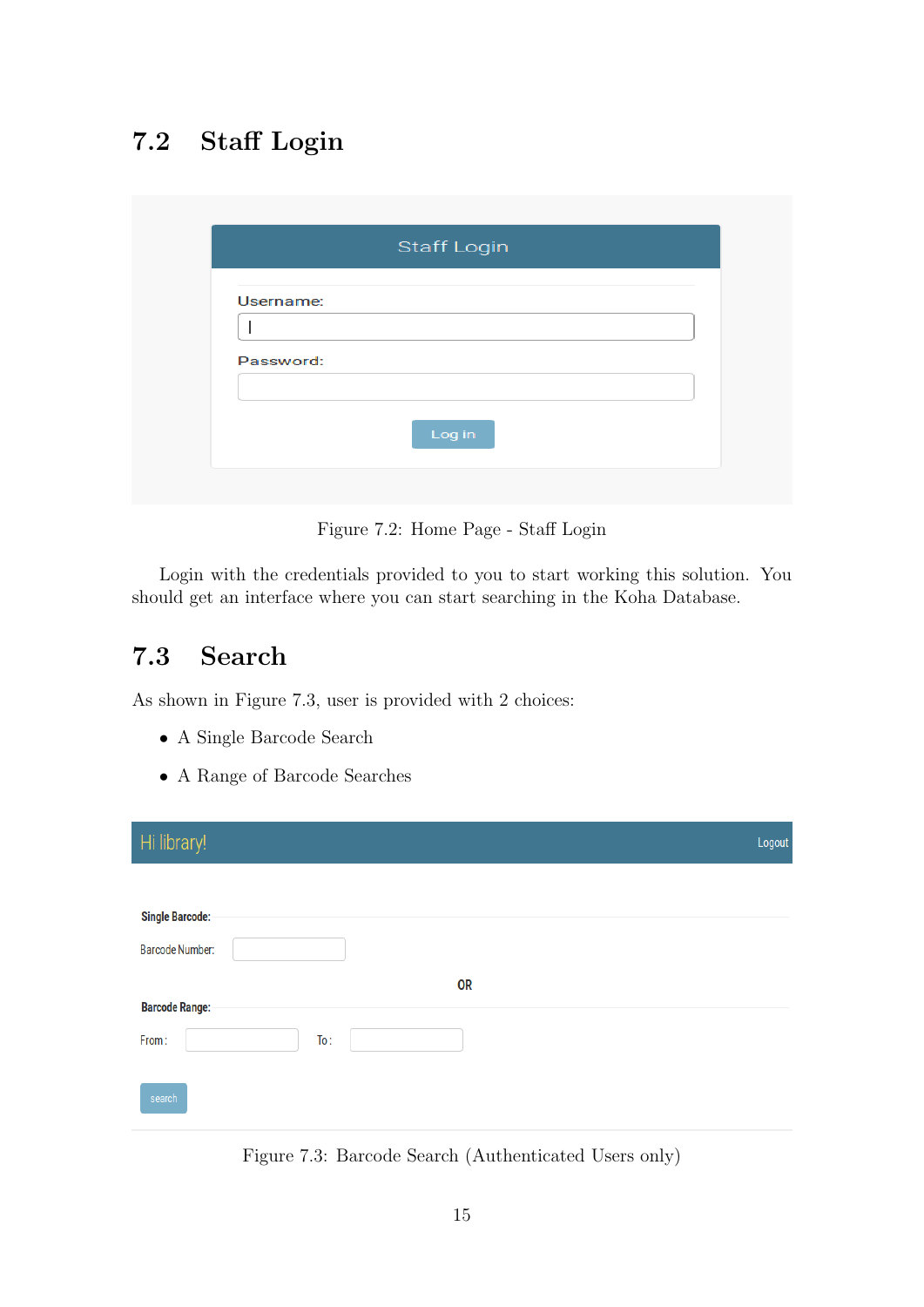All the fields of the Barcode inputs are validated with a Regex of the pattern  $[A-Z]^*[0-9]$ + indicating that the Barcodes may start with Alphabets and must end with digits.

### <span id="page-16-0"></span>7.4 Data Selection

<span id="page-16-1"></span>

| <b>Single Barcode:</b> |                                                                                                 |                       |                    |                    |
|------------------------|-------------------------------------------------------------------------------------------------|-----------------------|--------------------|--------------------|
| Barcode Number:        |                                                                                                 |                       |                    |                    |
|                        | 0R                                                                                              |                       |                    |                    |
| <b>Barcode Range:</b>  |                                                                                                 |                       |                    |                    |
| From:                  | To:                                                                                             |                       |                    |                    |
|                        |                                                                                                 |                       |                    |                    |
| search                 |                                                                                                 |                       |                    |                    |
|                        |                                                                                                 |                       |                    |                    |
|                        |                                                                                                 |                       |                    |                    |
| Show 10 rows           | Select all<br>Delete Table<br>Deselect all<br><b>Delete Row</b><br>Print Barcode<br>Print Spine |                       | Search:            |                    |
| <b>BARCODE</b>         | TITLE                                                                                           | <b>AUTHOR</b>         | <b>CALL NUMBER</b> | <b>AUTHOR MARK</b> |
| 79300                  | Theoretical and experimental investigation of pressure compensated flow control valve (R)       | Sinkar, S.R.          | 043:621-82         | Sin                |
| 79301                  | Problems in economics                                                                           | Forbush, Dascomb R.   | 33                 | For                |
| 79303                  | Urban economic problems                                                                         | Muth, Richard F.      | 330.191.3          | Mut                |
| 79306                  | Committee on the working of the monetary system : report, Aug. 1959                             | <b>United Kingdom</b> | 332.402            | Uni                |
|                        |                                                                                                 |                       |                    |                    |

Showing 1 to 4 of 4 entries

Previous 1 Next

Figure 7.4: Data Selection and Verification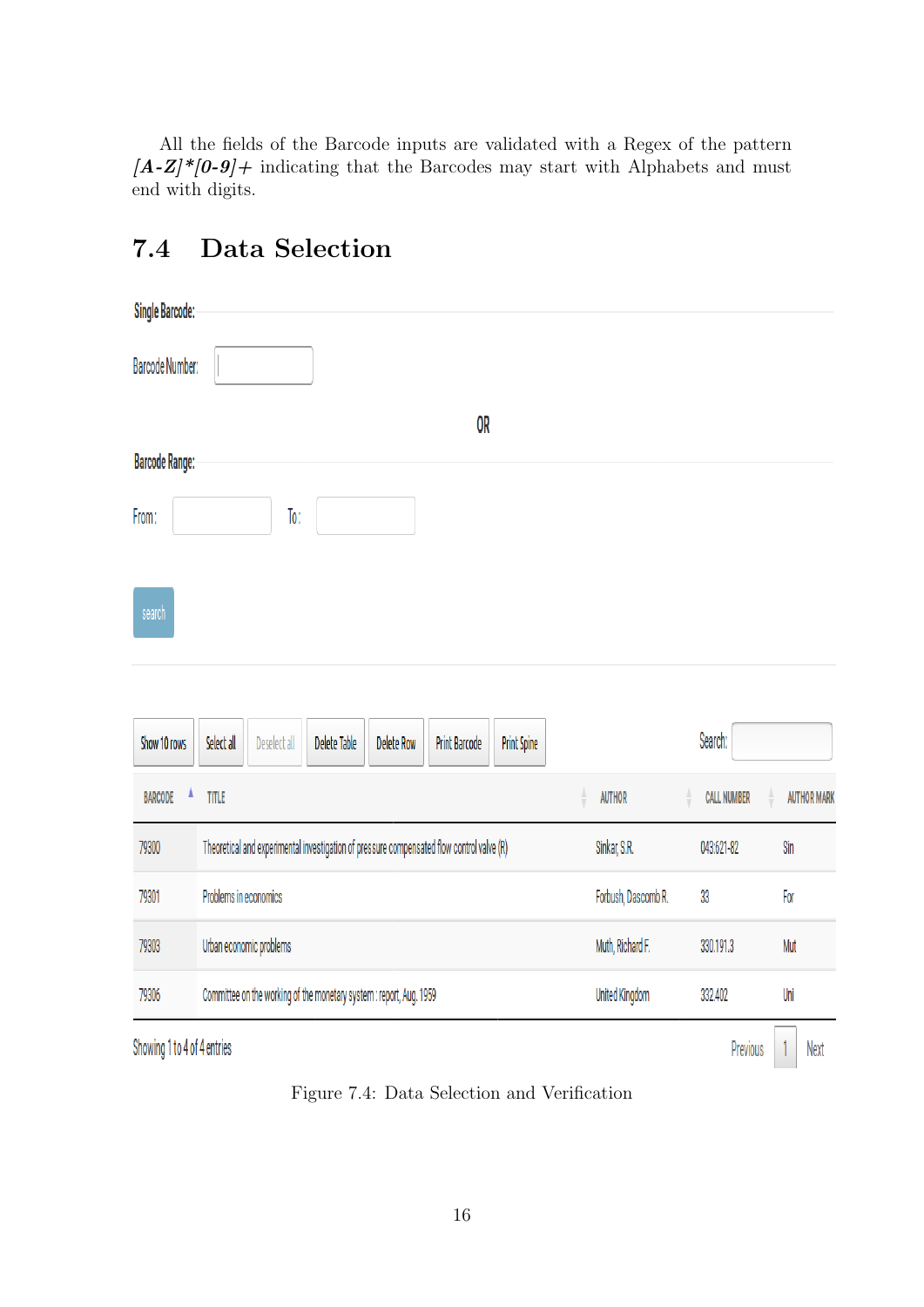As shown in Figure 7.4, the result of Barcode search is displayed on a table using DataTable API. Here, the user has many options as listed:

- Pagination of Data User can see more data on next pages as well as can set the maximum data on each page in gaps of  $(10, 25, 50, 100)$ .
- Select All
- Deselect All
- Copy Selected Rows (Press  $Ctrl + C$ )
- Delete Table It deletes all the displayed contents of the table and not of the Koha Database.
- Delete Selected Rows
- Print Barcode Label
- Print Spine Label
- Search option in the table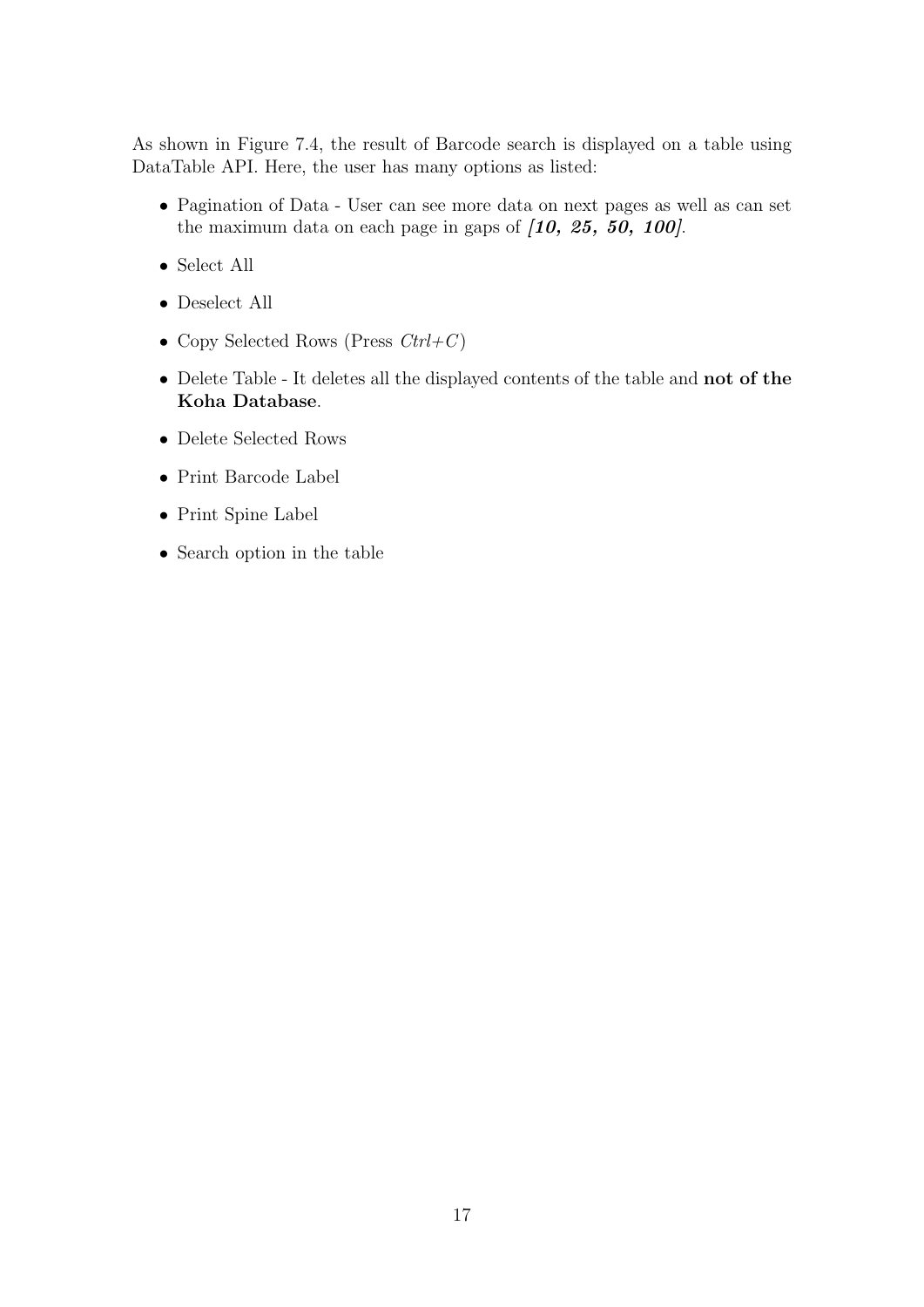## <span id="page-18-0"></span>Admin Access

### <span id="page-18-1"></span>8.1 Accessing Admin Page

To access the Admin Page, type the IP address of the Apache Server followed by admin in the Browser tab. For example, if your server IP address is 10.99.100.81, then type in your Browser tab as:

#### 10.99.100.81/admin/

You should be directed to an interface to Admin Login Page as shown in Figure 8.1.

## <span id="page-18-2"></span>8.2 Admin Login

<span id="page-18-3"></span>

| Central Library Administration |
|--------------------------------|
| Username:                      |
| Password:                      |
| Log in                         |

Figure 8.1: Admin Login

Login with the Admin credentials to manage the website and access the documentation as shown in Figure 8.1. You should get an interface where admin actions can be performed.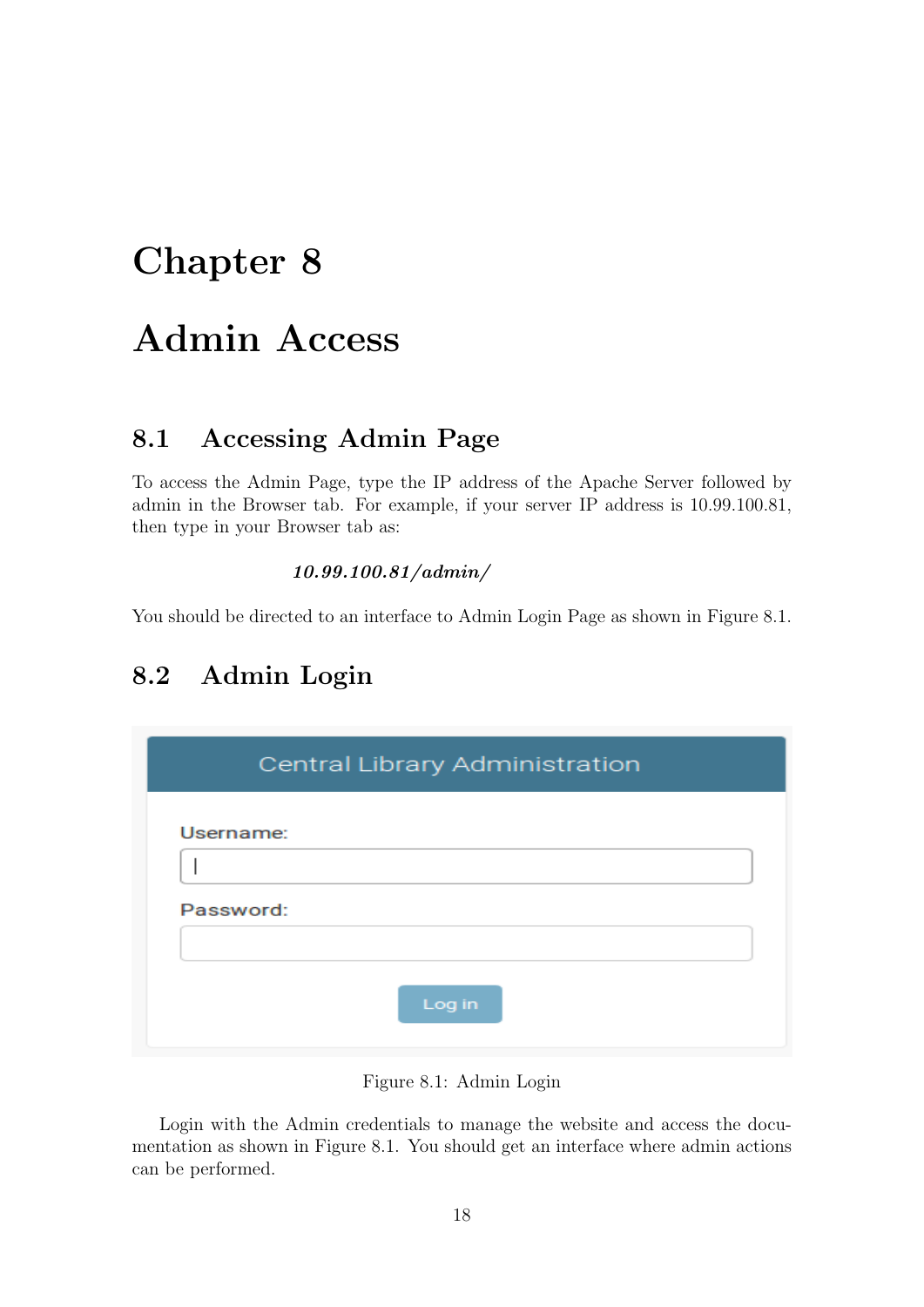## <span id="page-19-0"></span>8.3 Admin Actions

<span id="page-19-2"></span>

| <b>Central Library Administration</b> |                   | WELCOME, LIBRARY. VIEW SITE / DOCUMENTATION / CHANGE PASSWORD / LOG OUT |
|---------------------------------------|-------------------|-------------------------------------------------------------------------|
| Site administration                   |                   |                                                                         |
| AUTHENTICATION AND AUTHORIZATION      |                   | <b>Recent actions</b>                                                   |
| <b>Groups</b>                         | $+$ Add<br>Change |                                                                         |
| <b>Users</b>                          | Change<br>$+$ Add | <b>My actions</b>                                                       |
|                                       |                   | None available                                                          |

Figure 8.2: Admin Actions

As shown in Figure 8.2, a variety of Admin actions are provided, right from creating user accounts, making user groups, documentation, access to site, making rules for access to Koha Database and so on.

### <span id="page-19-1"></span>8.4 Accessing Documentation

#### <span id="page-19-3"></span>**Barcode**

#### Navigation

Contents: Installation and Requi Temp **Views**  $\textbf{Mode}$ Route Djang Docu

#### Qui

### Welcome to Barcode's documentation!

Contents:

| uation ana        |                                                                                   |
|-------------------|-----------------------------------------------------------------------------------|
| irements          | • Installation and Requirements                                                   |
| late - JavaScript | • Template - JavaScript                                                           |
|                   | • Views                                                                           |
| $\mathbf{ls}$     | • Models                                                                          |
| ers               | • Routers                                                                         |
| <b>Jo-Sphinx</b>  | • Django-Sphinx Documentation                                                     |
| mentation         | Indices and tables                                                                |
| ck search         |                                                                                   |
|                   | $\bullet$ Index                                                                   |
| Go                | • Module Index                                                                    |
|                   | • Search Page                                                                     |
|                   |                                                                                   |
|                   | Download                                                                          |
|                   |                                                                                   |
|                   | • Barcode Documented PDF.                                                         |
|                   |                                                                                   |
|                   | ©2019, Rahul Paknikar.   Powered by Sphinx 2.1.1 & Alabaster 0.7.12   Page source |

Figure 8.3: Accessing Documentation

Click on the link of Documentation located at upper right corner in the Admin Action page. You should be directed to the detailed and official documentation of this solution as shown in Figure 8.3.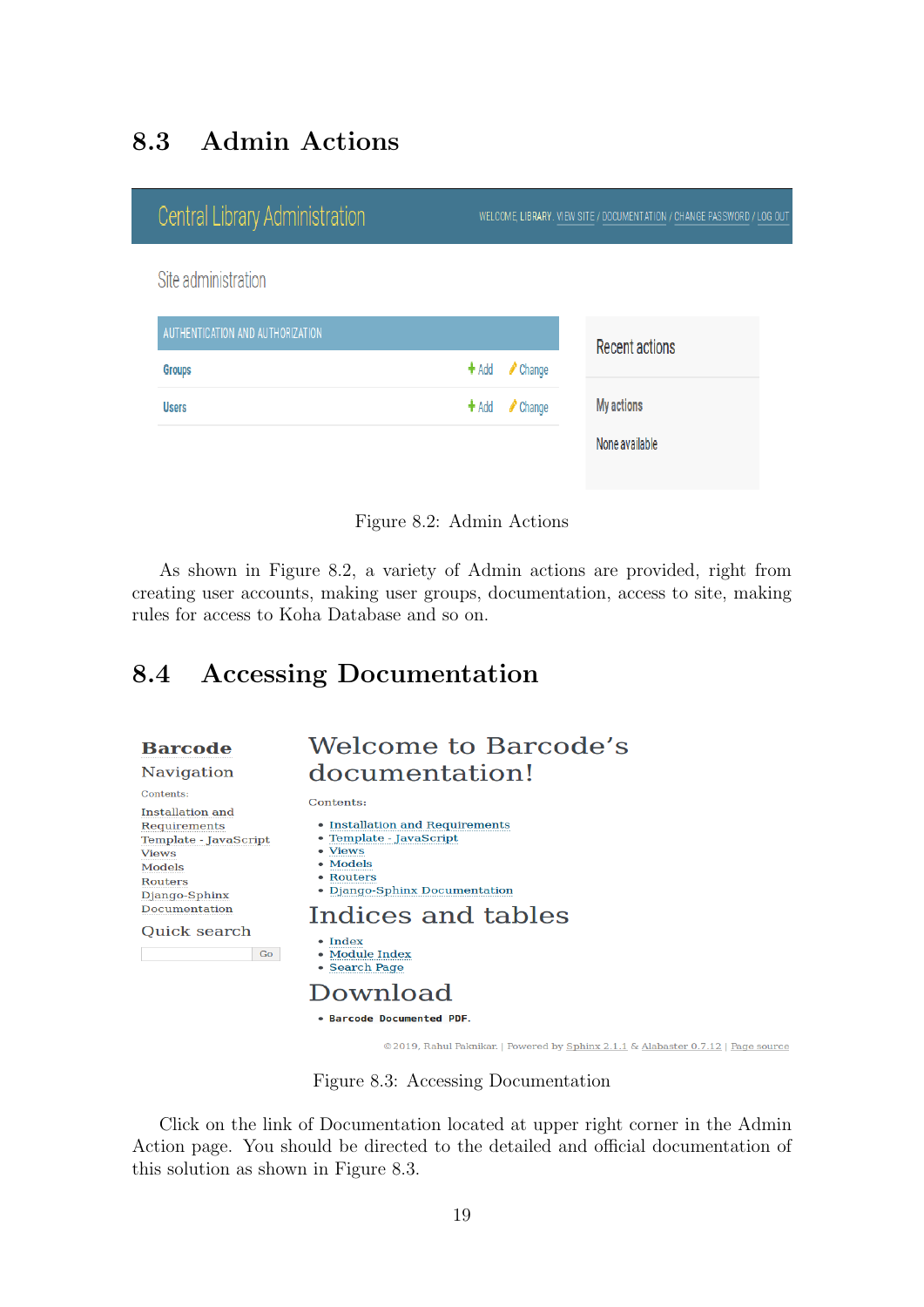## <span id="page-20-0"></span>Printing the Labels

To print the data shown in the table, there are two options provided in the interface as shown in Figure 7.4 :

- Print Barcode
- Print Spine

### <span id="page-20-1"></span>9.1 Barcode Label Printing

To print the Barcode labels, click on the 'Print Barcode' button. A Pop-up will appear, thus opening a PDF in new tab of the Browser window containing the Barcode data adjusted automatically with the set font-styles.

<span id="page-20-2"></span>

Figure 9.1: Barcode Label PDF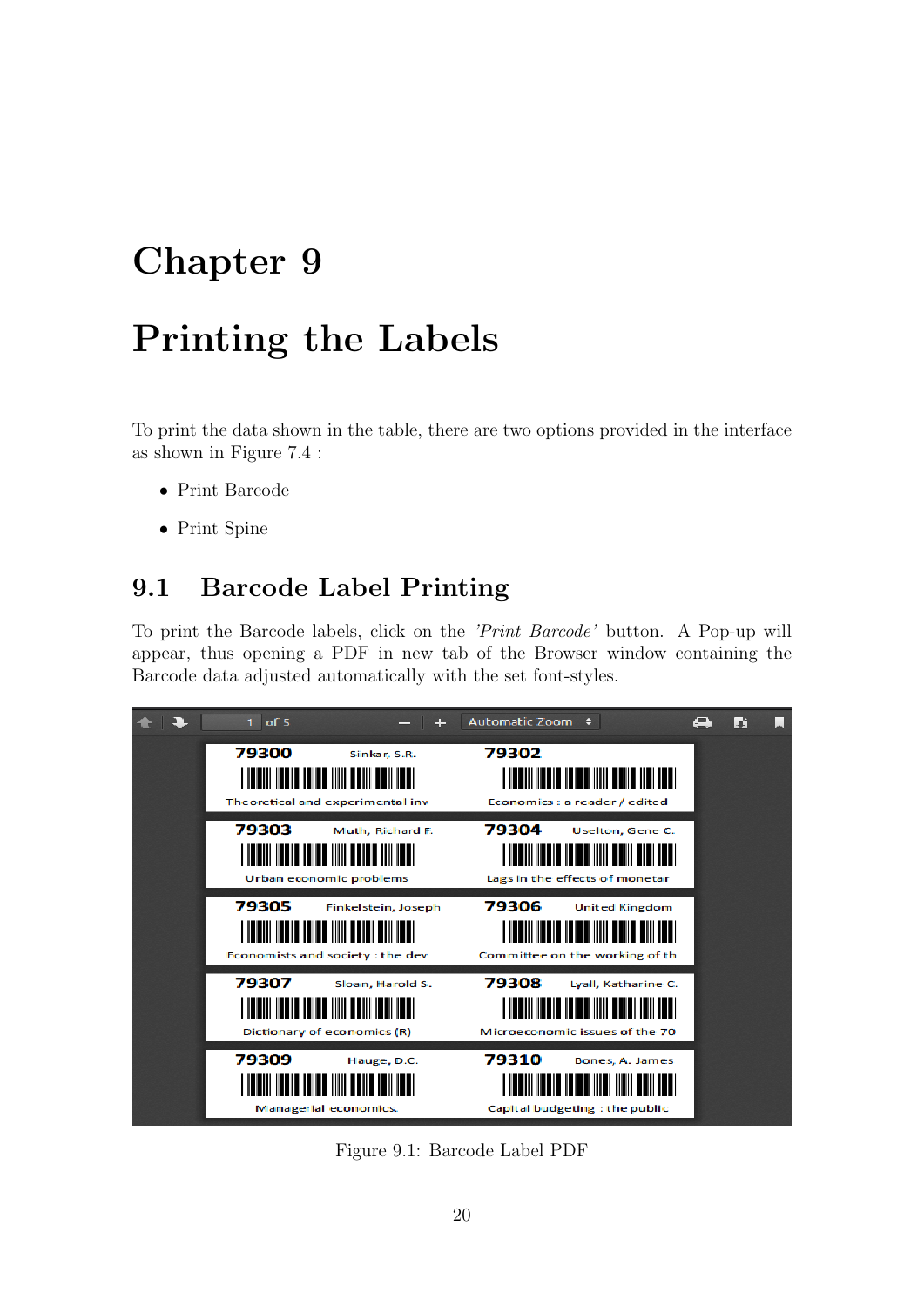Figure 9.1 shows this interface of generated PDF. Note that only the selected rows of the table will be chosen for printing. If no row is selected, then all the rows in the table will be chosen for printing by-default.

### <span id="page-21-0"></span>9.2 Spine Label Printing

To print the Spine labels, click on the 'Print Spine' button. A Pop-up will appear, thus opening a PDF in new tab of the Browser window containing the Spine data adjusted automatically with the set font-styles.

<span id="page-21-2"></span>

| $\begin{array}{c c c c c c} \hline \textbf{t} & \textbf{t} & \textbf{t} & \textbf{t} \\ \hline \textbf{t} & \textbf{t} & \textbf{t} & \textbf{t} & \textbf{t} \\ \hline \end{array}$ | $1$ of 5   | - + Automatic Zoom + |            | e d | u |
|--------------------------------------------------------------------------------------------------------------------------------------------------------------------------------------|------------|----------------------|------------|-----|---|
|                                                                                                                                                                                      | 043:621-82 |                      | 33         |     |   |
|                                                                                                                                                                                      | <b>Sin</b> |                      | Eco        |     |   |
|                                                                                                                                                                                      | 79300      |                      | 79302      |     |   |
|                                                                                                                                                                                      | 330.191.3  |                      | 332.402    |     |   |
|                                                                                                                                                                                      | Mut        |                      | Use        |     |   |
|                                                                                                                                                                                      | 79303      |                      | 79304      |     |   |
|                                                                                                                                                                                      | 33:301     |                      | 332.402    |     |   |
|                                                                                                                                                                                      | <b>Fin</b> |                      | Uni        |     |   |
|                                                                                                                                                                                      | 79305      |                      | 79306      |     |   |
|                                                                                                                                                                                      | 33(038)    |                      | 338.5      |     |   |
|                                                                                                                                                                                      | Slo        |                      | Lya        |     |   |
|                                                                                                                                                                                      | 79307      |                      | 79308      |     |   |
|                                                                                                                                                                                      | 658.15     |                      | 336.12     |     |   |
|                                                                                                                                                                                      | Hag        |                      | <b>Bon</b> |     |   |
|                                                                                                                                                                                      | 79309      |                      | 79310      |     |   |

Figure 9.2: Spine Label PDF

Figure 9.2 shows this interface of generated PDF. Note that only the selected rows of the table will be chosen for printing. If no row is selected, then all the rows in the table will be chosen for printing by-default.

### <span id="page-21-1"></span>9.3 Setting the Print Spooler

To print the above PDFs generated in above sections, click on the Print button in the right-hand corner of the PDF Viewer. A dialog box will appear where certain settings need to be before printing the PDFs. Select the printer to be used for printing the labels.

Figure 9.3 shows the interface when clicked on 'Properties...' buttion in the spooler to change the page size which is acceptable by the printer. Change the page size as width : 91 mm and height : 18 mm for the Godex Printer and click on  $\partial K'$ button.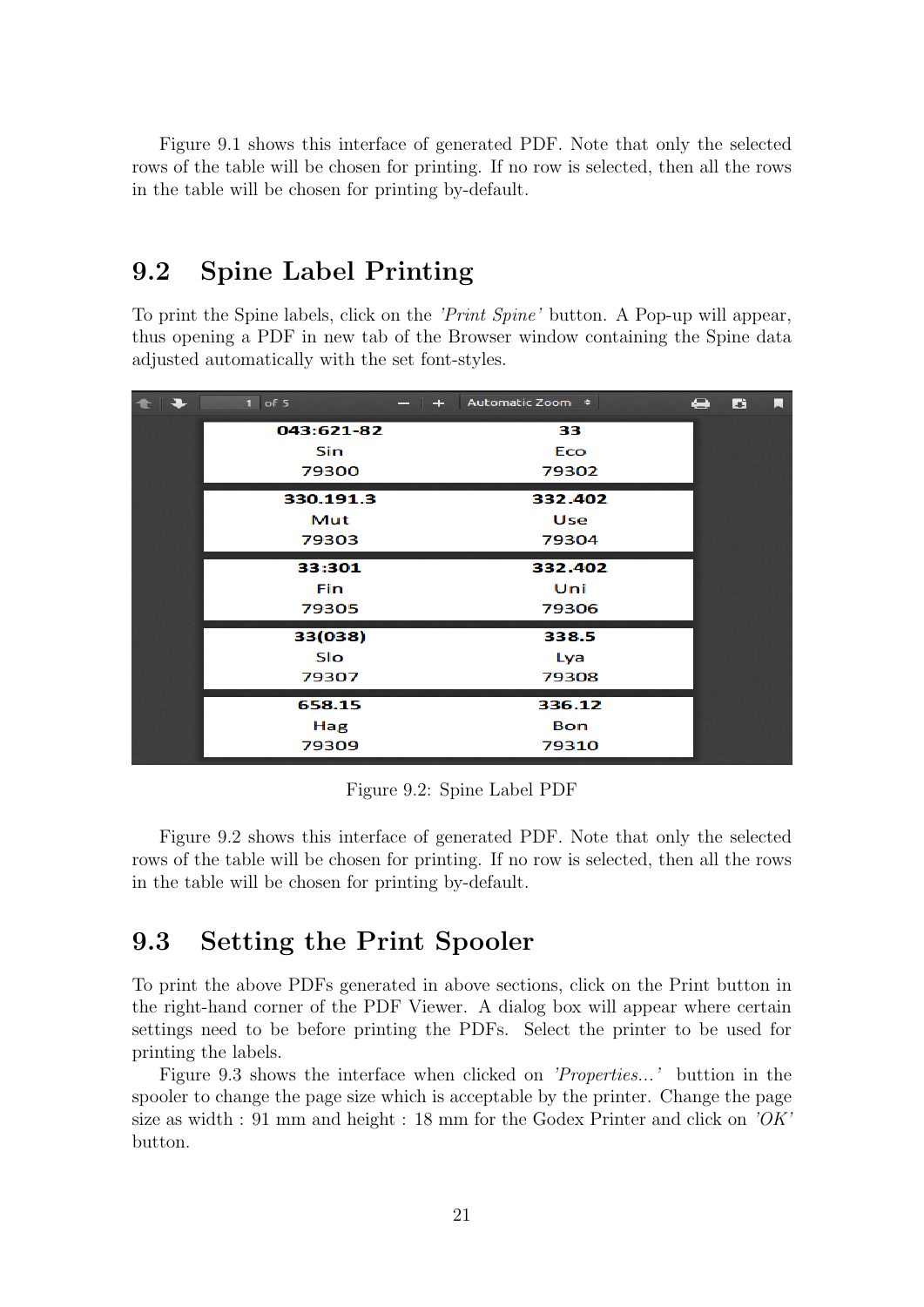<span id="page-22-0"></span>

| Printer                    |                      |                                 |                                       |                                                                                 |       |                |                  |          |
|----------------------------|----------------------|---------------------------------|---------------------------------------|---------------------------------------------------------------------------------|-------|----------------|------------------|----------|
| Name:                      |                      | Godex G500                      |                                       |                                                                                 |       | $\checkmark$   | Properties       |          |
|                            |                      | 喇 Godex G500 Properties         |                                       |                                                                                 |       |                |                  | $\times$ |
| Page Setup<br><b>Stock</b> |                      | Graphics                        | Stock                                 | Options                                                                         | About |                |                  |          |
| Name:                      |                      | USER (90.9 mm x 18.0 mm)        |                                       |                                                                                 |       |                |                  |          |
|                            |                      | <b>New</b>                      |                                       |                                                                                 | Edit  |                | Delete           |          |
| Preview                    |                      |                                 | Orientation<br><b>●</b> Portrait      |                                                                                 |       | <b>Effects</b> | Mirror Image     |          |
|                            | <b>ALE</b><br>000000 |                                 | $\bigcirc$ Landscape<br>Portrait 180° | Landscape 180°                                                                  |       |                | Negative         |          |
| Preset<br>Name:            |                      | <current settings=""></current> |                                       |                                                                                 |       |                | Manage           |          |
|                            |                      |                                 |                                       |                                                                                 |       |                | Advanced Options |          |
|                            |                      |                                 |                                       | 2015-2018 Seagull Scientific, Inc.,<br>Authors of the BarTender® label software |       |                |                  |          |
|                            |                      |                                 |                                       | OK                                                                              |       | Cancel         | Help             |          |

Figure 9.3: Print Spooler - Page Size Setup

<span id="page-22-1"></span>Now go to the Graphics tab in Print Spooler as shown in Figure 9.4. Set the Dithering option to None, click on  $\partial K'$  button and then go ahead with the print of the PDF.

| Printer<br>Godex G500<br>Name: |                     | Properties                          |          |
|--------------------------------|---------------------|-------------------------------------|----------|
|                                |                     |                                     |          |
| c.<br>· Godex G500 Properties  |                     |                                     | $\times$ |
|                                |                     |                                     |          |
| Graphics<br>Page Setup         | Stock               | Options<br>About                    |          |
| Resolution:                    | 8.0 dpmm x 8.0 dpmm |                                     |          |
| Dithering                      |                     |                                     |          |
|                                |                     | (C) None                            |          |
|                                |                     | Halftone                            |          |
|                                |                     | Ordered                             |          |
|                                |                     | Algebraic<br><b>Error Diffusion</b> |          |
|                                |                     | <b>Device Dithering</b>             |          |
|                                |                     |                                     |          |
|                                | Color Adjustment    | Dithering Setup                     |          |
| Color                          |                     |                                     |          |
| <b>Color Control:</b>          | Monochrome          |                                     |          |
| Color Matching:                |                     |                                     |          |
|                                |                     |                                     |          |
|                                | Color Registration  | Color Setup                         |          |
|                                |                     |                                     |          |
|                                |                     |                                     |          |
|                                |                     |                                     |          |
|                                | OK                  | Cancel                              | Help     |

Figure 9.4: Print Spooler - Graphics Setup

Note that this section is not within the scope of this project and totally depends on the spooling interface. However, it has been included to warn the user of the Printer Interface issues that can arise due to which the desired printing action won't be performed.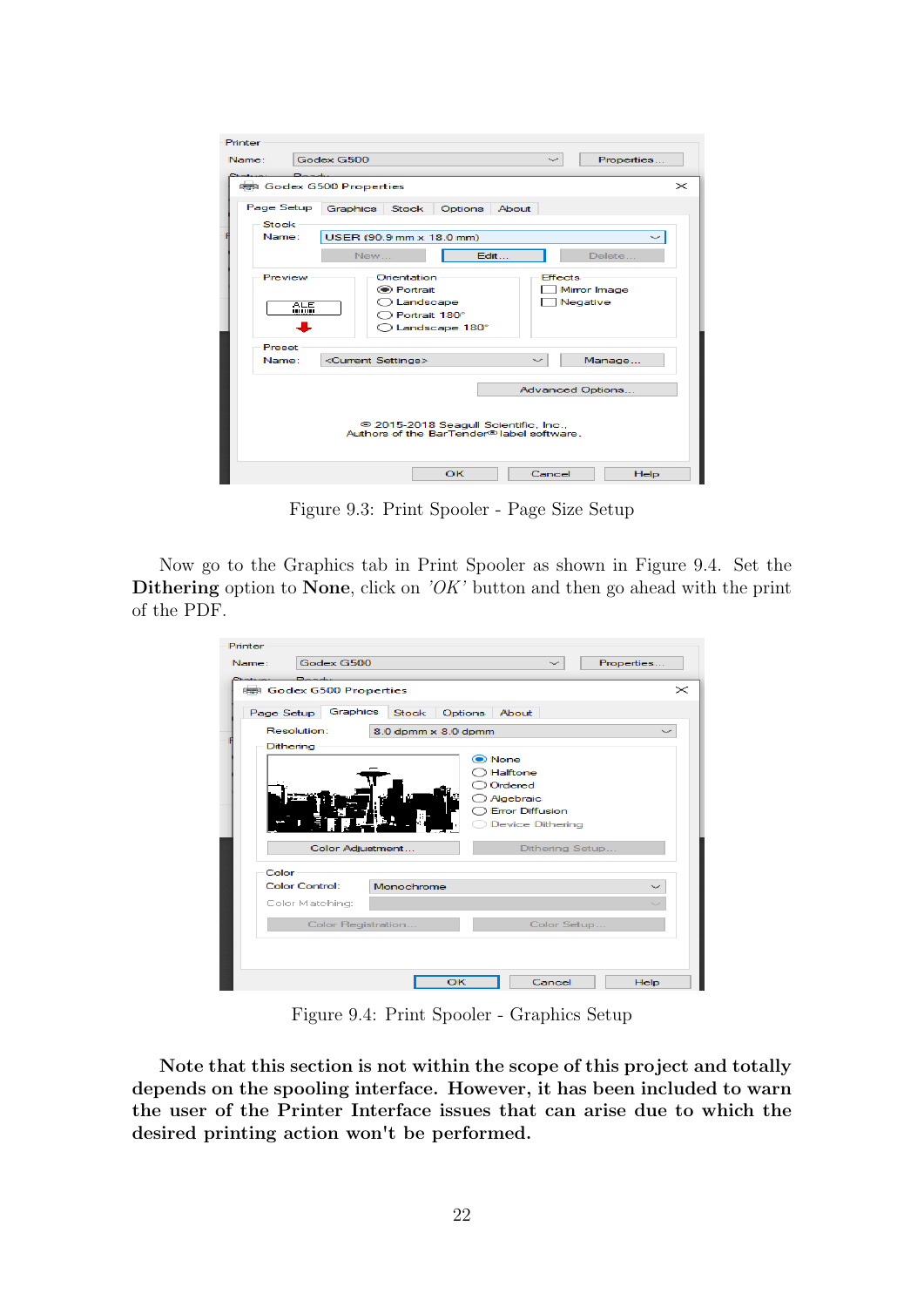## <span id="page-23-0"></span>Custom Fonts

#### <span id="page-23-1"></span>10.1 Serving Font-Files

To add a custom font and styling of your own choice, place the "\*.ttf" font files under the "static/fonts" folder of the Barcode App at the Server so that they can be served by Apache/WSGI Server as shown in Figure 10.1.

<span id="page-23-3"></span>

Figure 10.1: Serving of Font Files at Server-Side

#### <span id="page-23-2"></span>10.2 Encoding of Font-Files

The pdfMake Library requires  $Base64$  encoding of the font-files as it does not work directly with the "\*.ttf" font-files. As seen in Figure 10.2, an  $Aja x$  Post call is made to the server with the url field defining the Django view to be used for encoding the font-file specified by the data field.

It can be seen that the success response from the server is being wrapped by the **Promise** object which includes the encoded string. This is because an Ajax call is **asynchronous** in nature and hence the response from the server can be received after entire execution of the logic flow. This may break the regular working flow of this solution. Hence, a Promise object allows to wrap the asynchronous response from the server in a synchronous manner and can be used by other parts of the logic flow through it.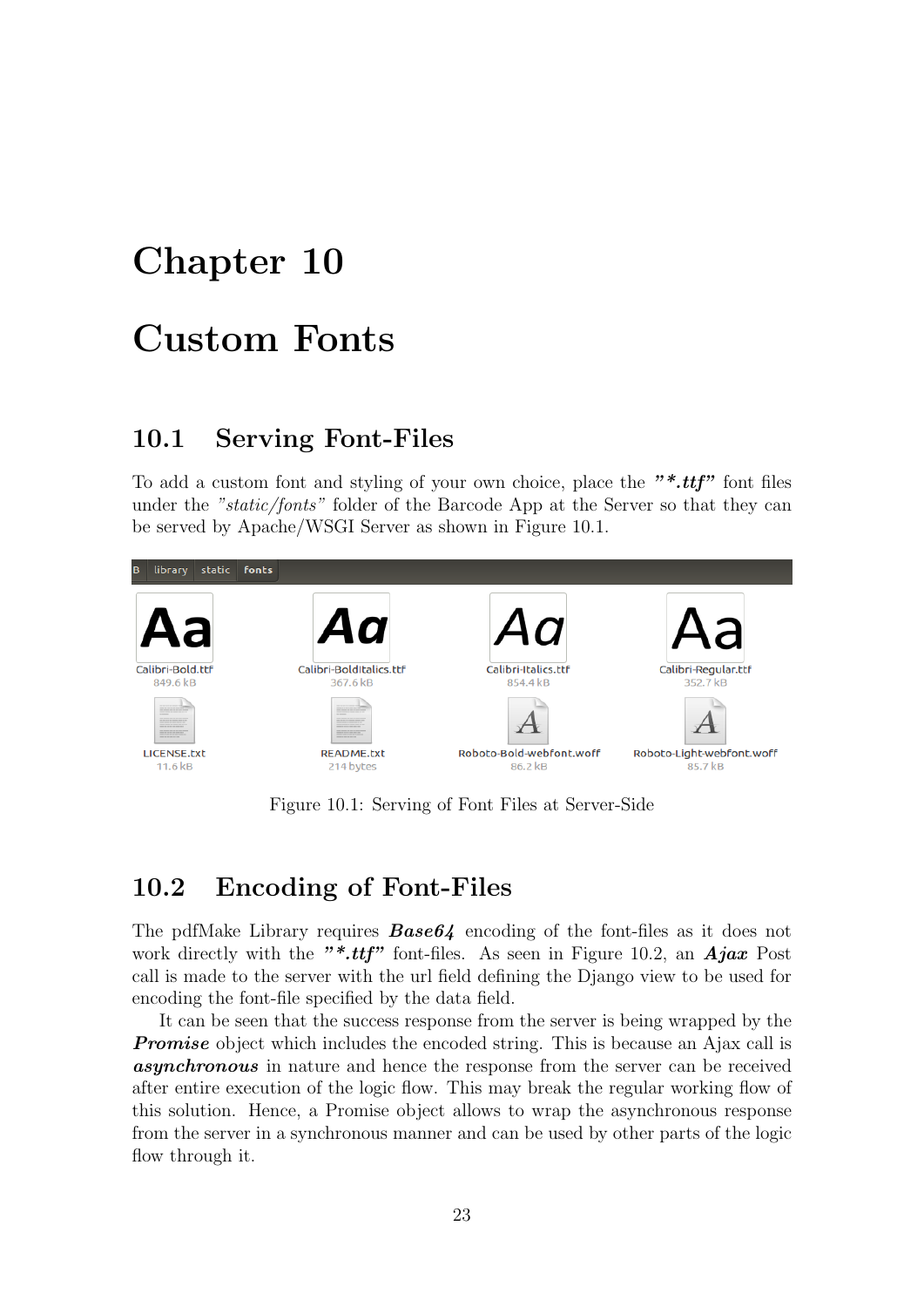<span id="page-24-1"></span>

Figure 10.2: Ajax - Asynchronous Call to Server

### <span id="page-24-0"></span>10.3 Waiting for Server Response

As discussed in previous section, to make the regular working flow synchronous, a Promise object is created. However, this Promise object can be used by those functions which are **async** in nature. Figure 5.3 has already been discussed about the print function. As seen from that figure, it has been declared as  $\mathit{async function}$ of JavaScript.

<span id="page-24-2"></span>

| $window.pdf$ Make.vfs["Calibri-Reqular.ttf"] = await qetBase64("fonts/Calibri-Reqular.ttf");<br>window.pdfMake.vfs["Calibri-Bold.ttf"] = await getBase64("fonts/Calibri-Bold.ttf");<br>window.pdfMake.vfs["Calibri-Italics.ttf"] = $a$ wait getBase64("fonts/Calibri-Italics.ttf");<br>window.pdfMake.vfs["Calibri-BoldItalics.ttf"] = await getBase64("fonts/Calibri-BoldItalics.ttf"<br>) ; |
|-----------------------------------------------------------------------------------------------------------------------------------------------------------------------------------------------------------------------------------------------------------------------------------------------------------------------------------------------------------------------------------------------|
| $pdfMake.fonts = f$<br>// Default font should still be available<br>'Roboto': {<br>'normal': 'Roboto-Reqular.ttf',<br>'bold': 'Roboto-Medium.ttf',<br>'italics': 'Roboto-Italic.ttf',<br>'bolditalics': 'Roboto-Italic.ttf'                                                                                                                                                                   |
| λ,<br>// Make sure you define all 4 components - normal, bold, italics, bolditalics - (even if<br>they all point to the same font file)<br>'Calibri': f<br>'normal': 'Calibri-Regular.ttf',<br>'bold': 'Calibri-Bold.ttf',<br>'italics': 'Calibri-Italics.ttf',<br>'bolditalics': 'Calibri-BoldItalics.ttf'<br>$\cdot$                                                                        |
| // create JSON array for pdfMake API<br><i>var</i> docDefinition = {<br>pageSize: { width: $3.58267 * 72$ , height: $0.708661 * 72$ },<br>pageMargins: $[3,2,2,1]$ ,<br>content: data,<br>defaultStyle: {<br>font: 'Calibri'<br>$\cdot$                                                                                                                                                       |

Figure 10.3: Await - Wait for Promise Object (Server Response)

Figure 10.3 elaborates print function where this function waits for that Promise object by using **await.** and assigns them to the **pdfMake vfs** array. Again, a pdfMake.fonts need to be declared for all the fonts to be used in PDF, including the default Roboto Font. Finally, set the defaultStyle parameter in docDefinition with the choice of the font keyword.